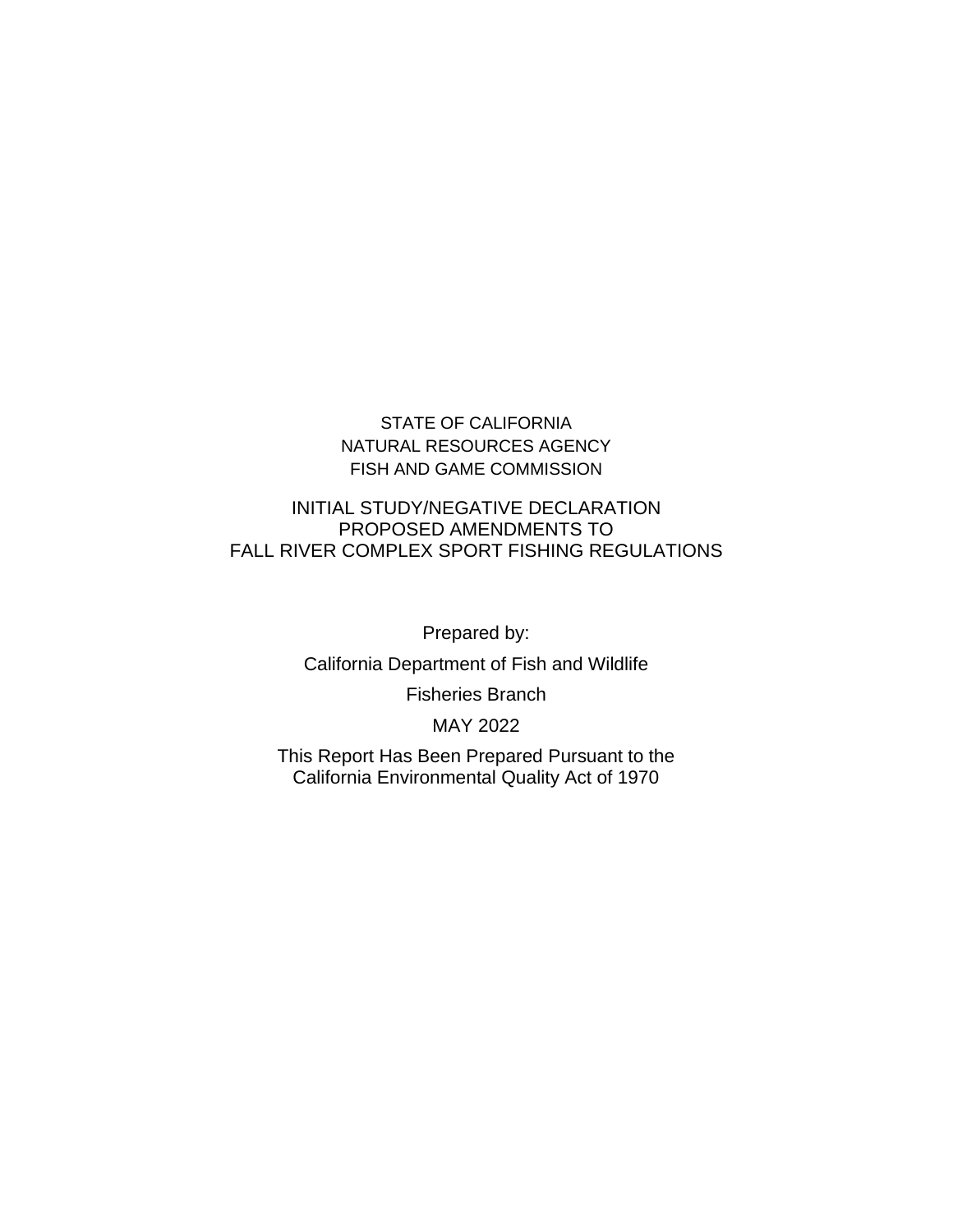#### INITIAL STUDY/NEGATIVE DECLARATION FOR PROPOSED AMENDMENTS TO FALL RIVER COMPLEX SPORT FISHING REGULATIONS, TITLE 14, CALIFORNIA CODE OF REGULATIONS

## **The Project**

Unless otherwise specified, all section references in this document are to Title 14 of the California Code of Regulations.

The proposed changes for the Fall River Complex regulations (Shasta and Siskiyou counties, California) within Section 7.50, Subsection (b)(47) are intended, in part, to facilitate resolution of California Environmental Quality Act (CEQA) litigation filed by the Fall River Conservancy and California Trout (Petitioners) against the California Department of Fish and Wildlife (Department) and California Fish and Game Commission (Commission).

In addition, the best available science that has recently become available about the Fall River Complex, including Bear Creek, indicates a unique spring system with a mix of rainbow trout life histories locally adapted to a spring fed and snow melt system. This information suggests there are genetic differences among rainbow trout populations within the Fall River Complex. These findings derive from a research effort led by U.C. Davis with field assistance from the Department. This proposal will amend the current bag and possession limits for trout in the Fall River Complex, and expand the geographic area to account for the best available science. The proposed regulation change will not allow a seasonal harvest, and will prohibit the use of barbed hooks to protect and conserve the unique trout fishery in the Fall River Complex.

The Department has evaluated the proposed amendments and presented its findings to the Commission for consideration.

#### **The Findings**

The initial study and the Commission's review of the project showed that the project will not have any significant or potentially significant effects on the environment, and therefore no alternatives or mitigation measures are proposed to avoid or reduce any significant effects on the environment. The project will not have a significant effect on aesthetics, agriculture and forestry resources, air quality, biological resources, cultural resources, energy, geology and soils, greenhouse gas emissions, hazards and hazardous materials, hydrology and water quality, land use and planning, mineral resources, noise, population and housing, public services, recreation, transportation, tribal cultural resources, utilities and service systems, and wildfire.

## **Basis of the Findings**

Based on the initial study, implementing the project will not have any significant or potentially significant effects on the environment. Therefore, the Commission is filing this negative declaration pursuant to CEQA, Public Resources Code Section 21080, subdivision (c).

This proposed negative declaration consists of:

- Introduction Project Description and Background Information
- Initial Study Environmental Checklist Form
- Explanation of the Response to the Initial Study Environmental Checklist Form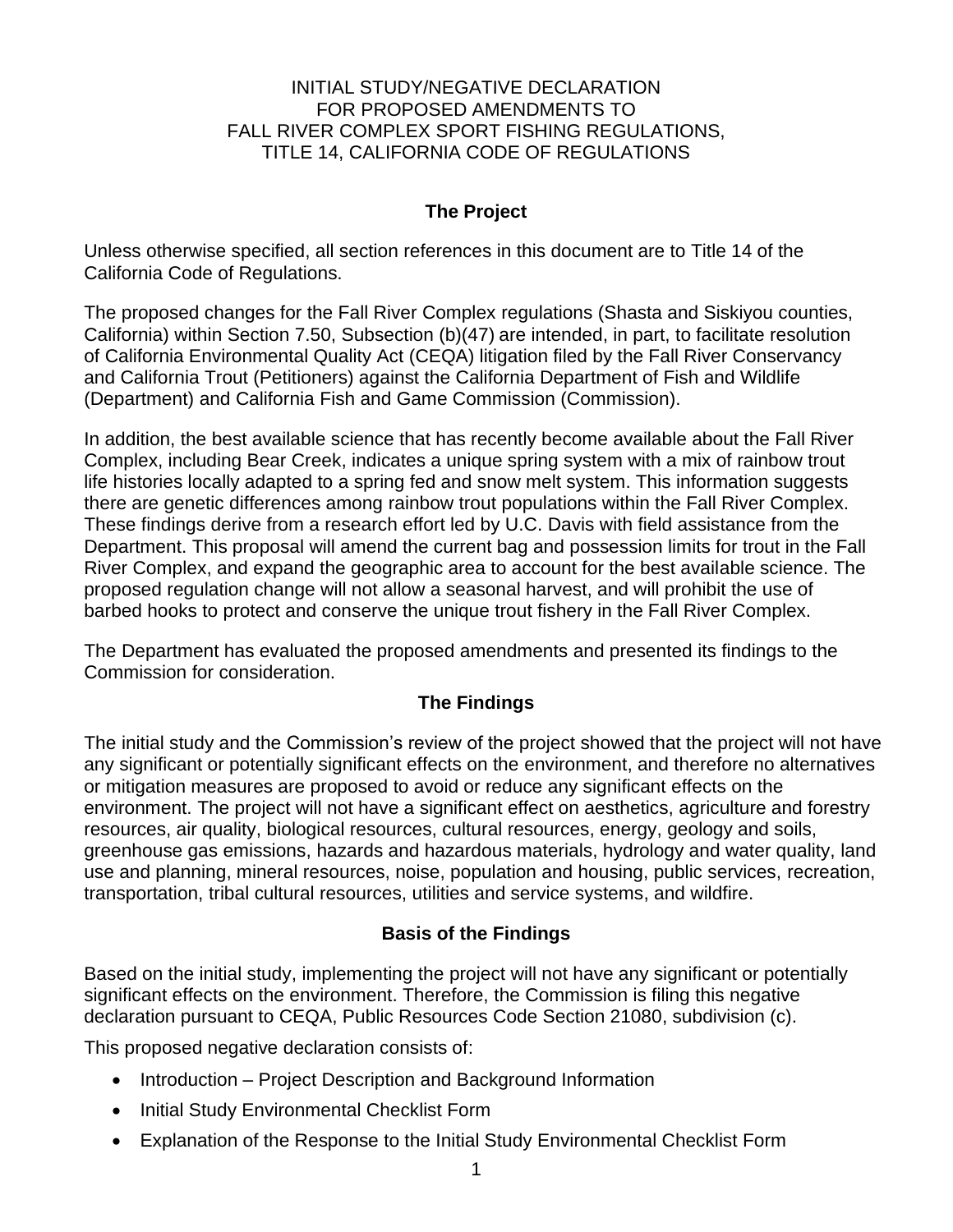### **PROJECT DESCRIPTION AND BACKGROUND INFORMATION FOR PROPOSED AMENDMENTS TO FALL RIVER COMPLEX SPORT FISHING REGULATIONS**

### **Introduction**

Annually, the Department recommends changes to the inland sport fishing regulations to the Commission. The proposed changes are considered and evaluated by the Commission at three regularly scheduled meetings – Notice, Discussion, and Adoption meetings. The Commission makes the final determination on what changes to the regulations should be adopted at the Commission's Adoption meeting. This year, the Commission received a recommendation from the Department to amend Title 14, Section 7.50(b)(47), Fall River Complex, at the April 20-21, 2022 Commission meeting (Notice meeting) in Monterey. The Commission will consider adopting the proposed regulation changes at the August 17-18, 2022 Commission meeting in Fortuna. The Commission is the lead agency for the purposes of CEQA for this project. Under Fish and Game Code Section 200, the Commission has the authority to regulate the taking or possession of fish for the purpose of sport fishing.

## **Project Goals and Objectives**

The goal of this project is to amend the sport fishing regulations in furtherance of the state's conservation policy as set forth in Section 1700 of the Fish and Game Code ("FGC"). The conservation policy includes the following objectives:

- (a) the maintenance of sufficient populations of all species;
- (b) the recognition of the importance of recreational uses;
- (c) the maintenance of a sufficient resource to support a reasonable sport use;
- (d) the growth of local commercial fisheries; and
- (e) the management of the fisheries under the state's jurisdiction.

## **Background**

The Commission has enacted regulations on the take of sport fish in California since the late 1800s. Uncontrolled fishing can have a dramatic, negative impact on sport fishing resources. Regulations are important because they: (1) protect sport fish from overharvest, including species that are designated as threatened, endangered, or species of special concern; (2) enhance trophy or quality trout fishing as part of the Department's Wild Trout or Catch and Release Program; and (3) provide for equitable distribution of the catchable-sized trout that comprise the Department's put-and-take program.

## **Project Location**

The sport fishing regulation changes addressed by the initial study/negative declaration occur on inland waters in Shasta and Siskiyou counties, California.

#### **Schedule**

If adopted by the Commission at its August 17-18, 2022, meeting, and approved by the Office of Administrative Law, the proposed regulatory amendments described below will go into effect on January 1, 2023.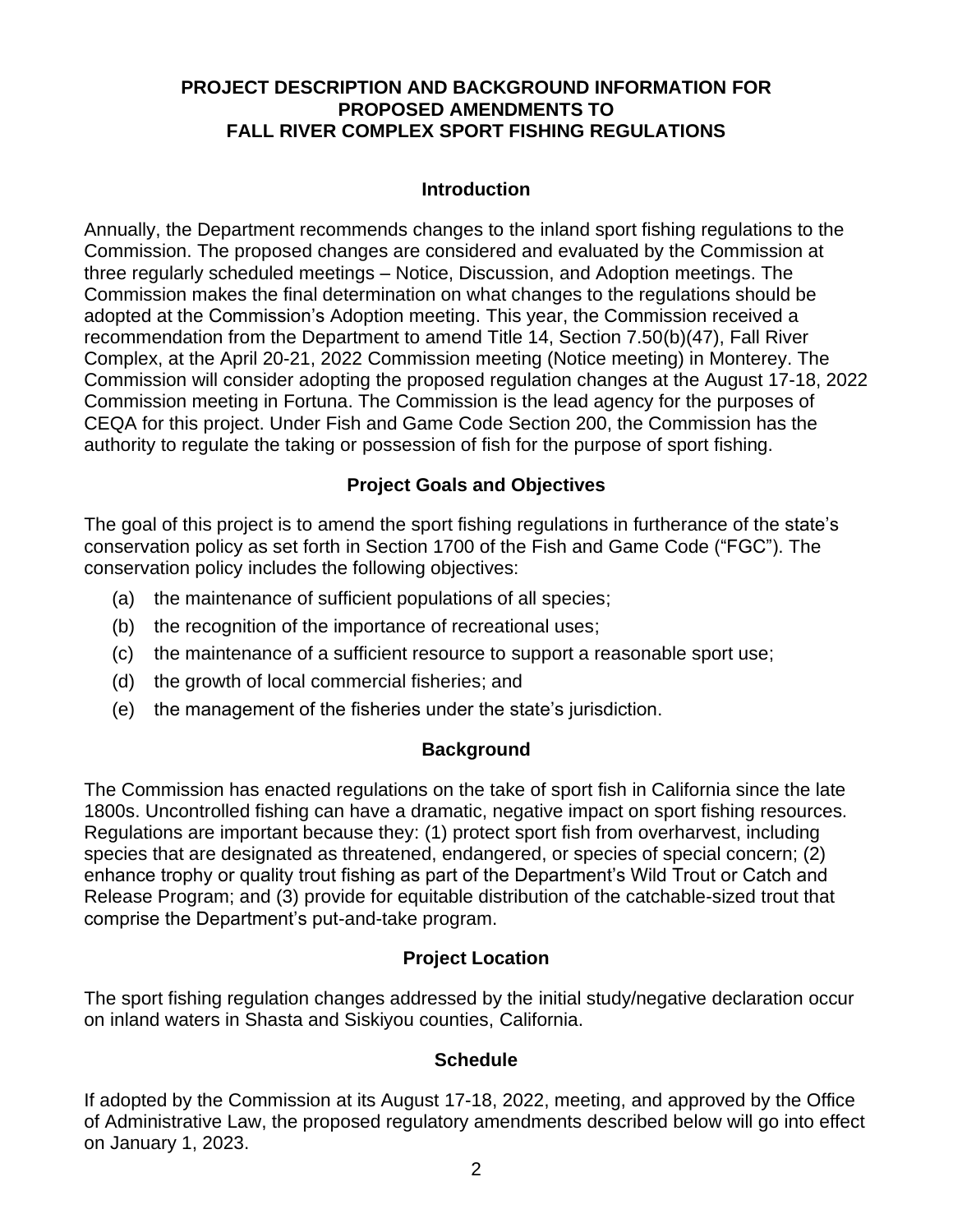### **ENVIRONMENTAL CHECKLIST FORM**

- 1. Project Title: Proposed Amendments to Fall River Complex Sport Fishing Regulations
- 2. Lead Agency Name and Address: California Fish and Game Commission 715 P Street, 16<sup>th</sup> Floor Sacramento, CA 95814
- 3. Contact Person and Phone Number: Melissa Miller-Henson, (916) 653-4899
- 4. Project Location: Fall River Complex in California.
- 5. Project Sponsor's Name and Address: California Department of Fish and Wildlife Fisheries Branch 1010 Riverside Parkway West Sacramento, CA 95605
- 6. General Plan designation: N/A
- 7. Zoning: N/A
- 8. Description of Project:

The California Fish and Game Commission proposes to amend the geographic area, fishing season, and bag limits for rainbow trout in the Fall River Complex to maintain consistency with the Department's mission to manage California's diverse fisheries resources for their ecological value and for their use and enjoyment by the public.

- 9. Surrounding land uses and setting: N/A
- 10.Other Public Agencies Whose Approval Is Required: None.
- 11.Have California Native American tribes traditionally and culturally affiliated with the project area requested consultation pursuant to Public Resources Code section 21080.31? In March 2022, the Commission mailed a tribal notification to Native American tribes traditionally and culturally affiliated with the project area. No California Native American tribes have requested consultation.

## **ENVIRONMENTAL FACTORS POTENTIALLY AFFECTED**

The environmental factors checked below would be potentially affected by this project, involving at least one impact that is a "Potentially Significant Impact" as indicated by the checklist on the following pages.

| Aesthetics                                   | $\Box$ Agriculture and<br>Forestry                              | <b>Air Quality</b>                                  |
|----------------------------------------------|-----------------------------------------------------------------|-----------------------------------------------------|
| <b>Biological Resources</b><br>Geology/Soils | <b>Cultural Resources</b><br><b>Greenhouse Gas</b><br>Emissions | Energy<br>Hazards and<br><b>Hazardous Materials</b> |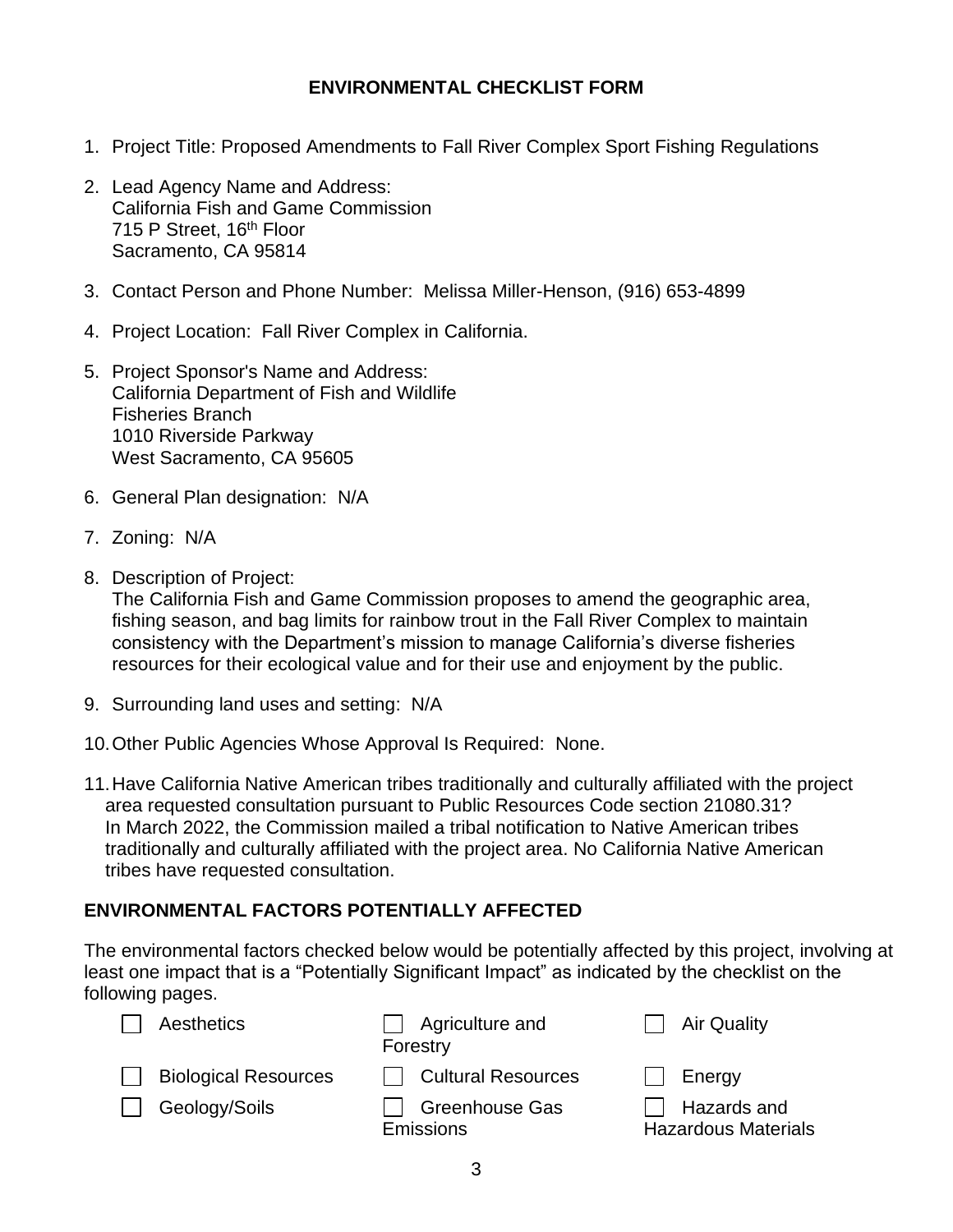| Hydrology/Water<br>Quality          | Land Use/Planning      | <b>Mineral Resources</b>                   |
|-------------------------------------|------------------------|--------------------------------------------|
| <b>Noise</b>                        | Population/<br>Housing | <b>Public Services</b>                     |
| Recreation                          | Transportation         | <b>Tribal Cultural</b><br><b>Resources</b> |
| Utilities/Service<br><b>Systems</b> | Wildfire               | Mandatory<br>Findings of<br>Significance   |

This project will not have a "Potential Significant Impact" on any of the environmental factors listed above; therefore, no boxes are checked.

### **DETERMINATION**

On the basis of this initial evaluation:

 $\boxtimes$ I find that the proposed project COULD NOT have a significant effect on the environment, and a NEGATIVE DECLARATION will be prepared.

I find that although the proposed project could have a significant effect on the environment, there will not be a significant effect in this case because revisions in the project have been made by or agreed to by the project proponent. A MITIGATED NEGATIVE DECLARATION will be prepared.

I find that the proposed project MAY have a significant effect on the environment, and an ENVIRONMENTAL IMPACT REPORT is required.

I find that the proposed project MAY have a "potentially significant impact" or "potentially significant unless mitigated" impact on the environment, but at least one effect 1) has been adequately analyzed in an earlier document pursuant to applicable legal standards, and 2) has been addressed by mitigation measures based on the earlier analysis as described on attached sheets. An ENVIRONMENTAL IMPACT REPORT is required, but it must analyze only the effects that remain to be addressed.

I find that although the proposed project could have a significant effect on the environment, because all potentially significant effects (a) have been analyzed adequately in an earlier EIR or NEGATIVE DECLARATION pursuant to applicable standards, and (b) have been avoided or mitigated pursuant to that earlier EIR or NEGATIVE DECLARATION, including revisions or mitigation measures that are imposed upon the proposed project, nothing further is required.

| Miller-Henson, | Digitally signed by Miller-Henson, Melissa@FGC<br>DN: DC=Gov, DC=Ca, DC=Dfg, DC=AD, OU=DFG Divisions,<br>OU=EXEC, OU=Users, CN="Miller-Henson, Melissa@FGC"<br>Reason: I am approving this document |
|----------------|-----------------------------------------------------------------------------------------------------------------------------------------------------------------------------------------------------|
| -Melissa@FGC   | Location: your signing location here<br>Date: 2022.06.09 06:55:07-07'00"<br>Foxit PDF Editor Version: 11.2.0                                                                                        |

June 9, 2022

**Melissa Miller-Henson, Executive Director Date**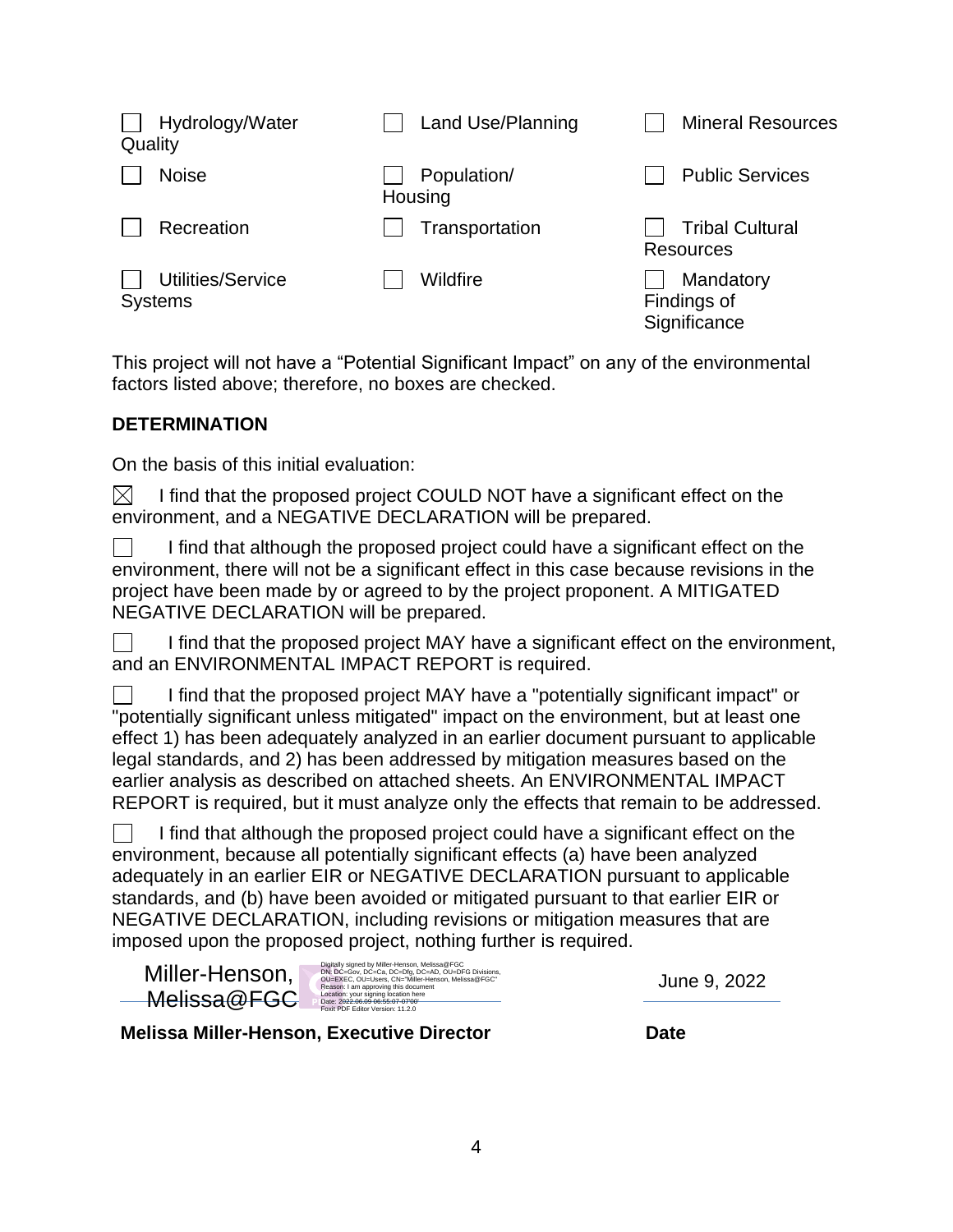|                                                                                                                                                                                                                                                                                                                                                                                                    | Significant<br>Impact (PSI)<br>Potentially | Less Than<br>Significant<br>with<br>Mitigation<br>(LTSM) | Less Than<br>Significant<br>Impact (LTS) | No Impact<br>(NI) |
|----------------------------------------------------------------------------------------------------------------------------------------------------------------------------------------------------------------------------------------------------------------------------------------------------------------------------------------------------------------------------------------------------|--------------------------------------------|----------------------------------------------------------|------------------------------------------|-------------------|
| <b>I. AESTHETICS.</b> Except as provided in<br>Public Resources Code Section 21099,<br>would the project:                                                                                                                                                                                                                                                                                          |                                            |                                                          |                                          |                   |
| a) Have a substantial adverse effect on a<br>scenic vista?                                                                                                                                                                                                                                                                                                                                         |                                            |                                                          |                                          | N <sub>l</sub>    |
| b) Substantially damage scenic resources,<br>including, but not limited to, trees, rock<br>outcroppings, and historic buildings within<br>a state scenic highway?                                                                                                                                                                                                                                  |                                            |                                                          |                                          | N <sub>l</sub>    |
| c) In nonurbanized areas, substantially<br>degrade the existing visual character or<br>quality of public views of the site and its<br>surroundings? (Public views are those that<br>are experienced from publicly accessible<br>vantage point.) If the project is in an<br>urbanized area, would the project conflict<br>with applicable zoning and other<br>regulations governing scenic quality? |                                            |                                                          |                                          | <b>NI</b>         |
| d) Create a new source of substantial light<br>or glare which would adversely affect day<br>or nighttime views in the area?                                                                                                                                                                                                                                                                        |                                            |                                                          |                                          | ΝI                |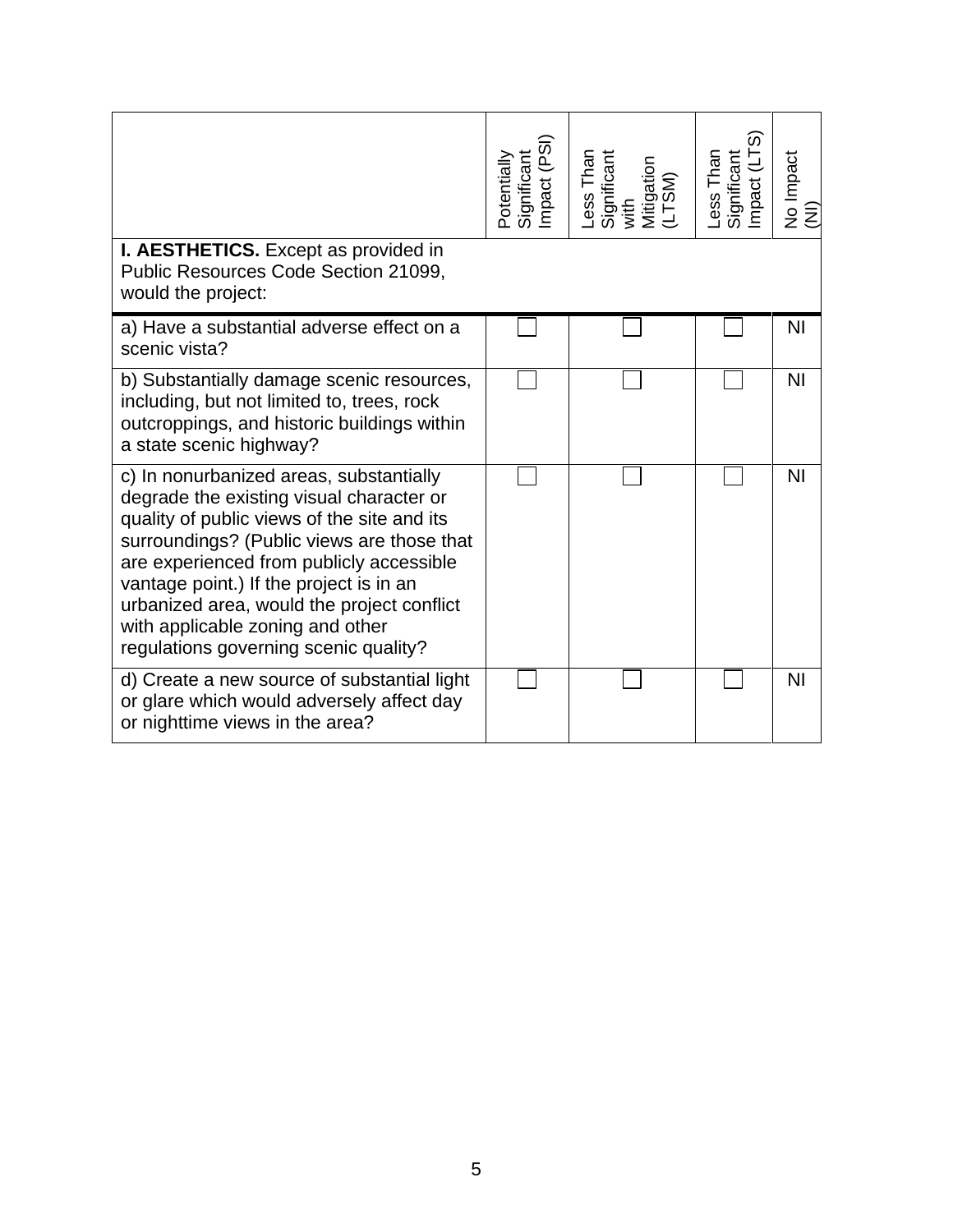|                                                                                                                                                                                                                                                                                                                                                                                                                                                                                                                                                                                                                                                                                                                                                                                                                                                                                                                                                                                              | Significant<br>Impact (PSI)<br>Potentially | Less Than<br>Significant<br>with<br>Mitigation<br>Mitigation | Less Than<br>Significant<br>Impact (LTS) | No Impact<br>(NI) |
|----------------------------------------------------------------------------------------------------------------------------------------------------------------------------------------------------------------------------------------------------------------------------------------------------------------------------------------------------------------------------------------------------------------------------------------------------------------------------------------------------------------------------------------------------------------------------------------------------------------------------------------------------------------------------------------------------------------------------------------------------------------------------------------------------------------------------------------------------------------------------------------------------------------------------------------------------------------------------------------------|--------------------------------------------|--------------------------------------------------------------|------------------------------------------|-------------------|
| <b>II. AGRICULTURE AND FORESTRY</b><br><b>RESOURCES.</b> In determining whether<br>impacts to agricultural resources are<br>significant environmental effects, lead<br>agencies may refer to the California<br><b>Agricultural Land Evaluation and Site</b><br>Assessment Model (1997) prepared by the<br>California Dept. of Conservation as an<br>optional model to use in assessing impacts<br>on agriculture and farmland. In<br>determining whether impacts to forest<br>resources, including timberland, are<br>significant environmental effects, lead<br>agencies may refer to information<br>compiled by the California Department of<br>Forestry and Fire Protection regarding the<br>state's inventory of forest land, including<br>the Forest and Range Assessment Project<br>and the Forest Legacy Assessment<br>Project; and the forest carbon<br>measurement methodology provided in<br>Forest Protocols adopted by the California<br>Air Resources Board. Would the project: |                                            |                                                              |                                          |                   |
| a) Convert Prime Farmland, Unique<br>Farmland, or Farmland of Statewide<br>Importance (Farmland), as shown on the<br>maps prepared pursuant to the Farmland<br>Mapping and Monitoring Program of the<br>California Resources Agency, to non-<br>agricultural use?                                                                                                                                                                                                                                                                                                                                                                                                                                                                                                                                                                                                                                                                                                                            |                                            |                                                              |                                          | <b>NI</b>         |
| b) Conflict with existing zoning for<br>agricultural use, or a Williamson Act<br>contract?                                                                                                                                                                                                                                                                                                                                                                                                                                                                                                                                                                                                                                                                                                                                                                                                                                                                                                   |                                            |                                                              |                                          | <b>NI</b>         |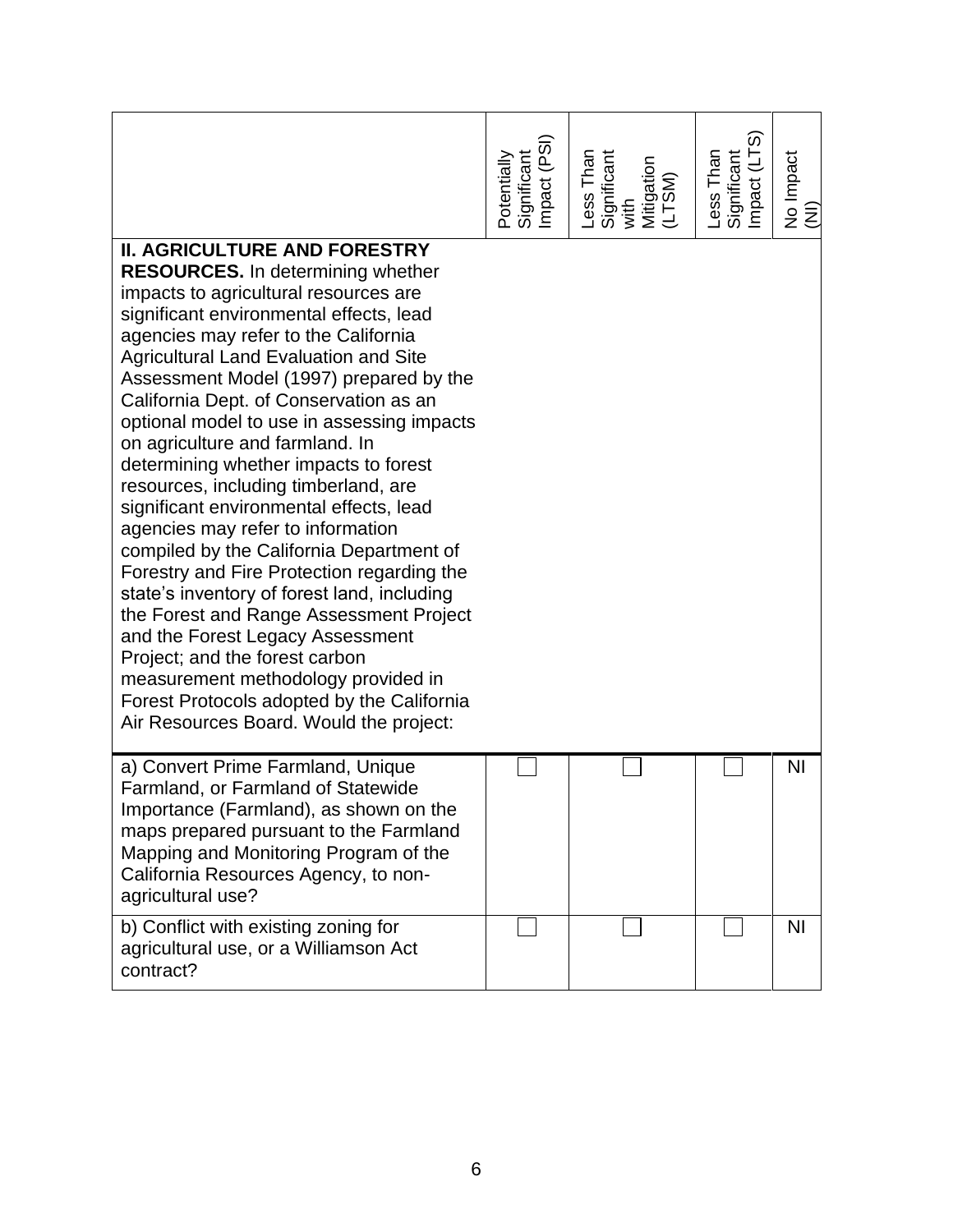|                                                                                                                                                                                                                                                                                                                     | Potentially<br>Significant<br>Impact (PSI) | Less Than<br>Significant<br>with<br>Mitigation<br>(LTSM) | Less Than<br>Significant<br>Impact (LTS) | No Impact<br>(NI) |
|---------------------------------------------------------------------------------------------------------------------------------------------------------------------------------------------------------------------------------------------------------------------------------------------------------------------|--------------------------------------------|----------------------------------------------------------|------------------------------------------|-------------------|
| c) Conflict with existing zoning for, or<br>cause rezoning of, forest land (as defined<br>in Public Resources Code Section<br>$12220(g)$ , timberland (as defined by<br>Public Resources Code Section 4526), or<br>timberland zoned Timberland Production<br>(as defined by Government Code Section<br>$51104(g)$ ? |                                            |                                                          |                                          | $\overline{N}$    |
| d) Result in the loss of forest land or<br>conversion of forest land to non-forest<br>use?                                                                                                                                                                                                                          |                                            |                                                          |                                          | <b>NI</b>         |
| e) Involve other changes in the existing<br>environment which, due to their location or<br>nature, could result in conversion of<br>Farmland to non-agricultural use or<br>conversion of forest land to non-forest<br>use?                                                                                          |                                            |                                                          |                                          | <b>NI</b>         |
| III. AIR QUALITY. Where available, the<br>significance criteria established by the<br>applicable air quality management district<br>or air pollution control district may be relied<br>upon to make the following determinations.<br>Would the project:                                                             |                                            |                                                          |                                          |                   |
| a) Conflict with or obstruct implementation<br>of the applicable air quality plan?                                                                                                                                                                                                                                  |                                            |                                                          |                                          | NI                |
| b) Result in a cumulatively considerable<br>net increase of any criteria pollutant for<br>which the project region is non-attainment<br>under an applicable federal or state<br>ambient air quality standard?                                                                                                       |                                            |                                                          |                                          | <b>NI</b>         |
| c) Expose sensitive receptors to<br>substantial pollutant concentrations?                                                                                                                                                                                                                                           |                                            |                                                          |                                          | <b>NI</b>         |
| d) Result in any other emissions (such as<br>those leading to odors) affecting a<br>substantial number of people?                                                                                                                                                                                                   |                                            |                                                          |                                          | N <sub>1</sub>    |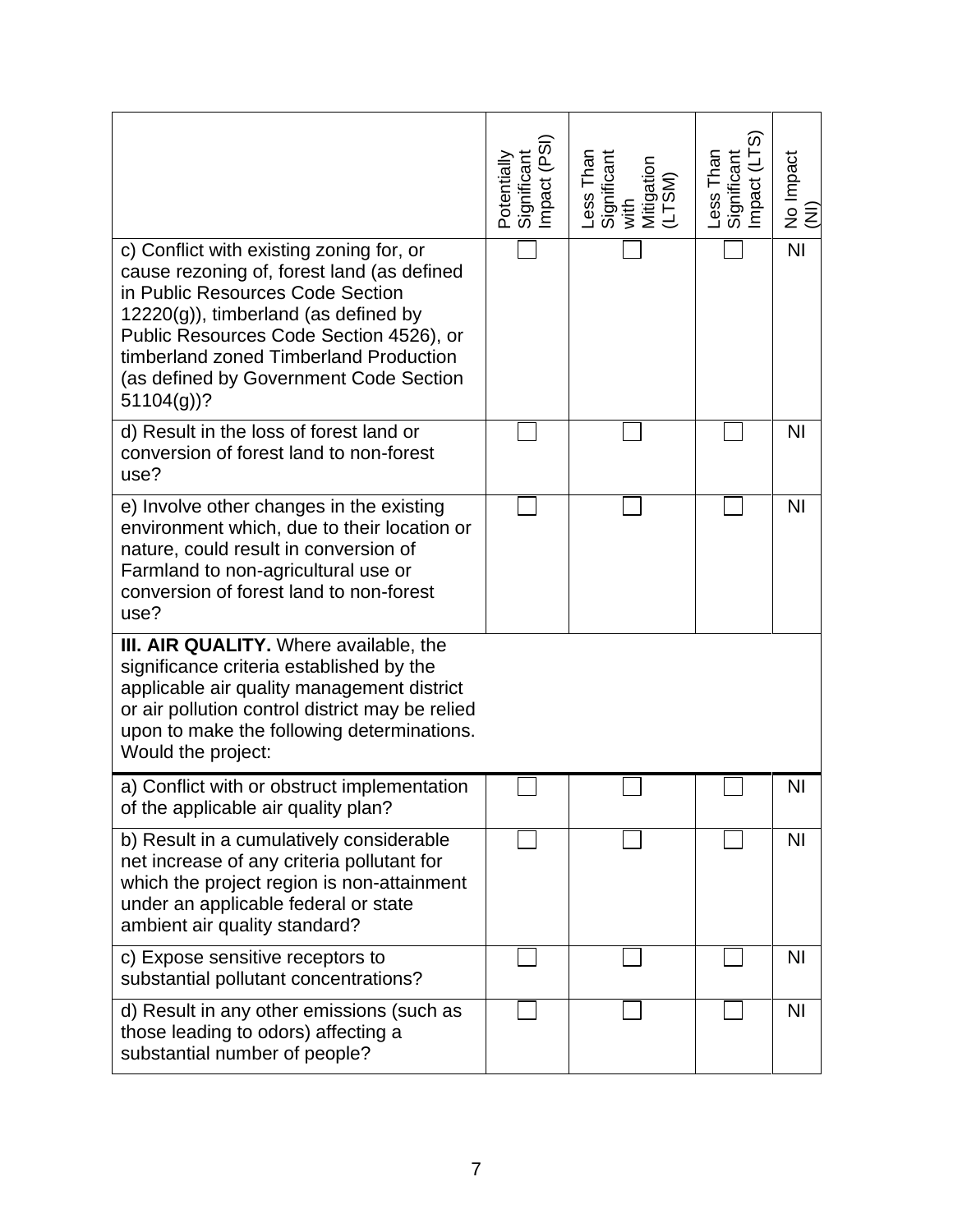| <b>IV. BIOLOGICAL RESOURCES. Would</b>                                                                                                                                                                                                                                                                                                                    | Significant<br>Impact (PSI)<br>Potentially | Less Than<br>Significant<br>with<br>Mitigation<br>(LTSM) | Less Than<br>Significant<br>Impact (LTS) | No Impact<br>(NI) |
|-----------------------------------------------------------------------------------------------------------------------------------------------------------------------------------------------------------------------------------------------------------------------------------------------------------------------------------------------------------|--------------------------------------------|----------------------------------------------------------|------------------------------------------|-------------------|
| the project:<br>a) Have a substantial adverse effect, either<br>directly or through habitat modifications, on<br>any species identified as a candidate,<br>sensitive, or special status species in local<br>or regional plans, policies, or regulations,<br>or by the California Department of Fish<br>and Wildlife or U.S. Fish and Wildlife<br>Service? |                                            |                                                          | <b>LTS</b>                               |                   |
| b) Have a substantial adverse effect on<br>any riparian habitat or other sensitive<br>natural community identified in local or<br>regional plans, policies, regulations or by<br>the California Department of Fish and<br>Wildlife or U.S. Fish and Wildlife Service?                                                                                     |                                            |                                                          |                                          | N <sub>1</sub>    |
| c) Have a substantial adverse effect on<br>state or federally protected wetlands<br>(including, but not limited to, marsh, vernal<br>pool, coastal, etc.) through direct removal,<br>filling, hydrological interruption, or other<br>means?                                                                                                               |                                            |                                                          |                                          | N <sub>1</sub>    |
| d) Interfere substantially with the<br>movement of any native resident or<br>migratory fish or wildlife species or with<br>established native resident or migratory<br>wildlife corridors, or impede the use of<br>native wildlife nursery sites?                                                                                                         |                                            |                                                          |                                          | N <sub>l</sub>    |
| e) Conflict with any local policies or<br>ordinances protecting biological resources,<br>such as a tree preservation policy or<br>ordinance?                                                                                                                                                                                                              |                                            |                                                          |                                          | <b>NI</b>         |
| f) Conflict with the provisions of an<br>adopted Habitat Conservation Plan,<br>Natural Community Conservation Plan, or<br>other approved local, regional, or state<br>habitat conservation plan?                                                                                                                                                          |                                            |                                                          |                                          | <b>NI</b>         |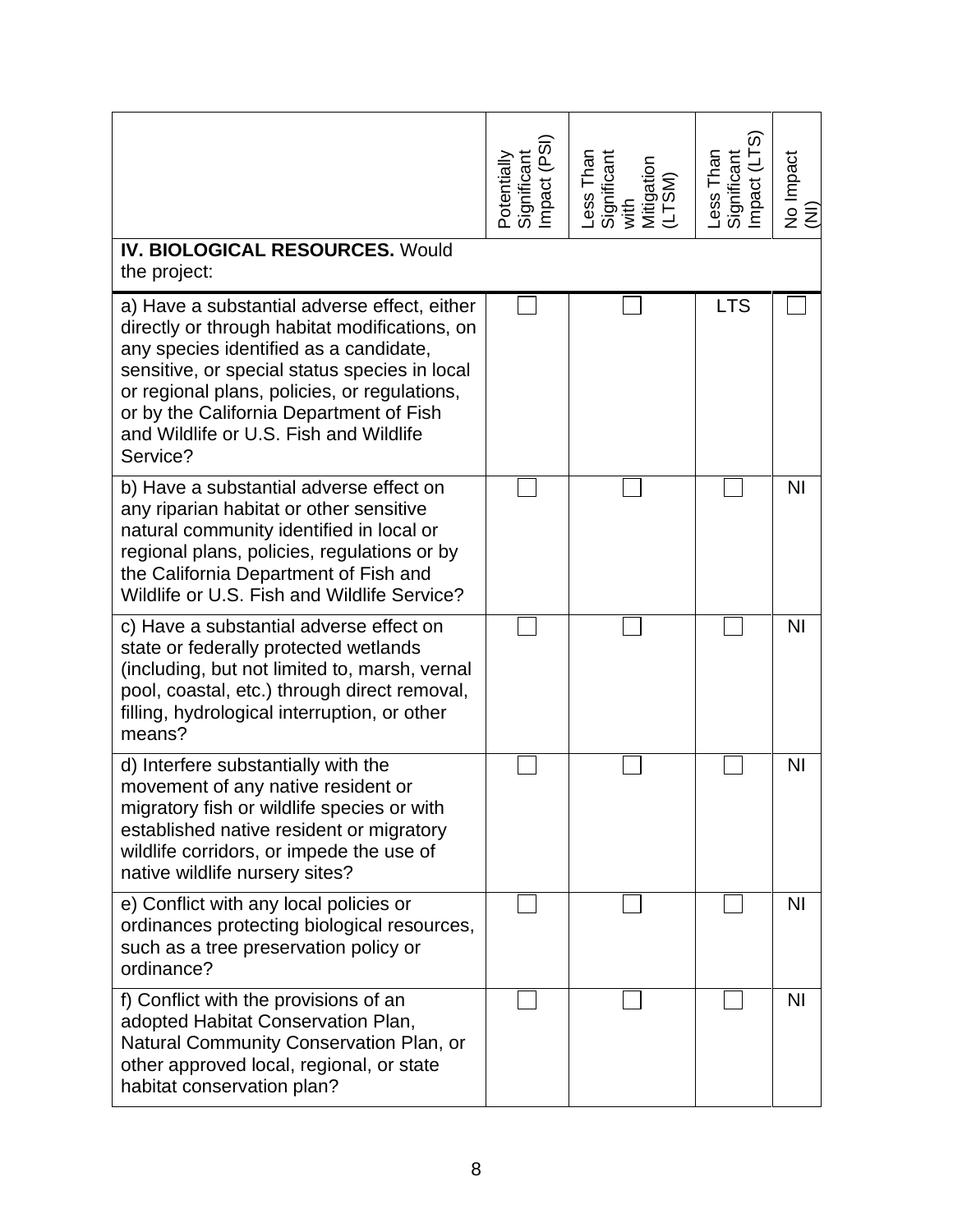|                                                                                                                                                                                                                                                                                                            | Significant<br>Impact (PSI)<br>Potentially | Less Than<br>Significant<br>with<br>Mitigation<br>(LTSM) | Significant<br>Impact (LTS)<br>Less Than | No Impact<br>(NI) |
|------------------------------------------------------------------------------------------------------------------------------------------------------------------------------------------------------------------------------------------------------------------------------------------------------------|--------------------------------------------|----------------------------------------------------------|------------------------------------------|-------------------|
| V. CULTURAL RESOURCES. Would the<br>project:                                                                                                                                                                                                                                                               |                                            |                                                          |                                          |                   |
| a) Cause a substantial adverse change in<br>the significance of a historical resource<br>pursuant to §15064.5?                                                                                                                                                                                             |                                            |                                                          |                                          | <b>NI</b>         |
| b) Cause a substantial adverse change in<br>the significance of an archaeological<br>resource pursuant to §15064.5?                                                                                                                                                                                        |                                            |                                                          |                                          | ΝI                |
| c) Disturb any human remains, including<br>those interred outside of dedicated<br>cemeteries?                                                                                                                                                                                                              |                                            |                                                          |                                          | N <sub>l</sub>    |
| VI. ENERGY. Would the project:                                                                                                                                                                                                                                                                             |                                            |                                                          |                                          |                   |
| a) Result in potentially significant<br>environmental impact due to wasteful,<br>inefficient, or unnecessary consumption of<br>energy resources, during project<br>construction or operations?                                                                                                             |                                            |                                                          |                                          | <b>NI</b>         |
| b) Conflict with or obstruct a state or local<br>plan for renewable energy or energy<br>efficiency?                                                                                                                                                                                                        |                                            |                                                          |                                          | N <sub>l</sub>    |
| VII. GEOLOGY AND SOILS. Would the<br>project:                                                                                                                                                                                                                                                              |                                            |                                                          |                                          |                   |
| a) Directly or indirectly cause potential<br>substantial adverse effects, including the<br>risk of loss, injury, or death involving:                                                                                                                                                                       |                                            |                                                          |                                          |                   |
| i) Rupture of a known earthquake fault, as<br>delineated on the most recent Alquist-<br>Priolo Earthquake Fault Zoning Map,<br>issued by the State Geologist for the area<br>or based on other substantial evidence of<br>a known fault? Refer to Division of Mines<br>and Geology Special Publication 42. |                                            |                                                          |                                          | N <sub>l</sub>    |
| ii) Strong seismic ground shaking?                                                                                                                                                                                                                                                                         |                                            |                                                          |                                          | ΝI                |
| iii) Seismic-related ground failure, including<br>liquefaction?                                                                                                                                                                                                                                            |                                            |                                                          |                                          | <b>NI</b>         |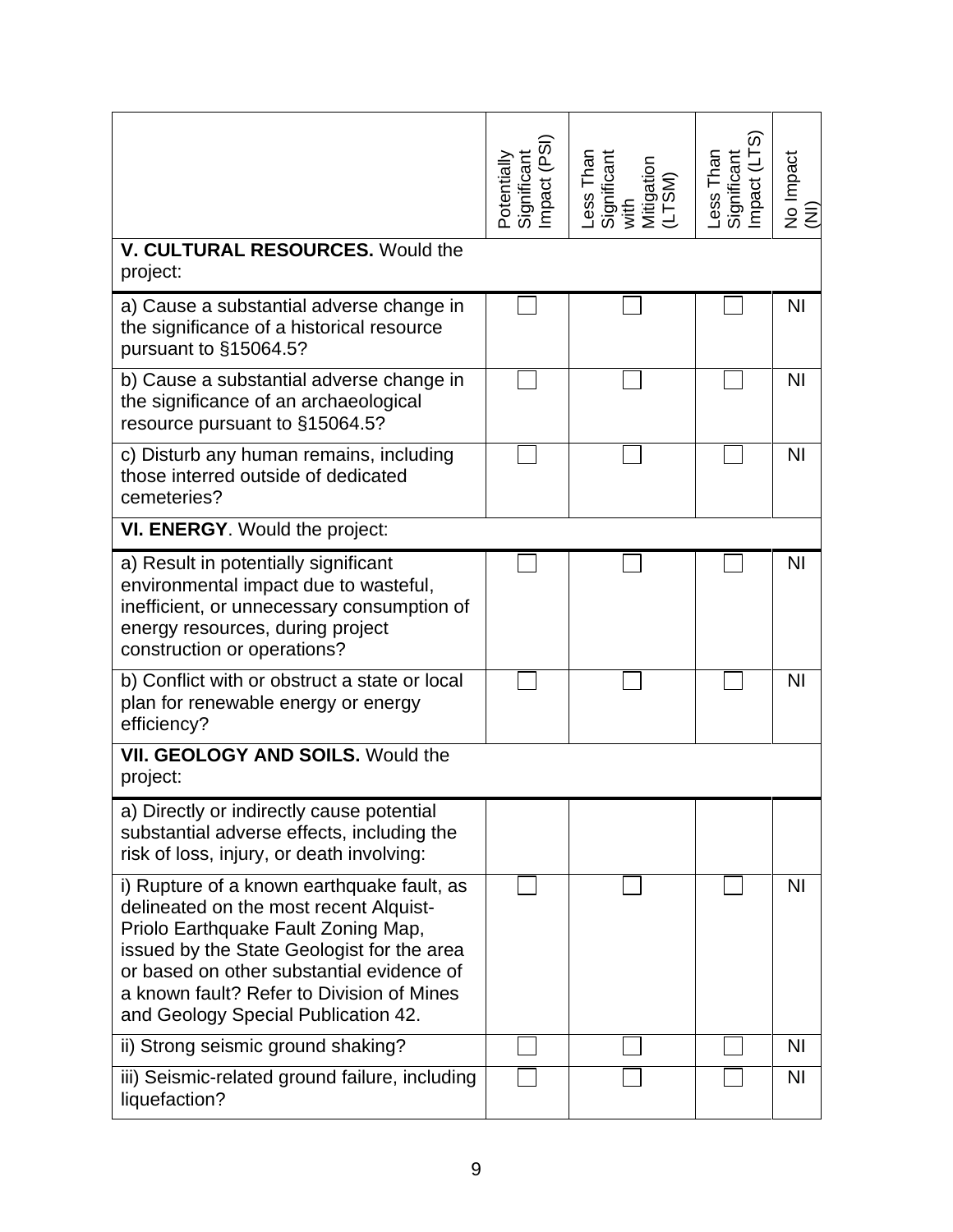|                                                                                                                                                                                                                                                   | Impact (PSI)<br><b>Significant</b><br>Potentially | Less Than<br>Significant<br>with<br>Mitigation<br>(LTSM) | Significant<br>Impact (LTS)<br>Less Than | No Impact<br>Ē |
|---------------------------------------------------------------------------------------------------------------------------------------------------------------------------------------------------------------------------------------------------|---------------------------------------------------|----------------------------------------------------------|------------------------------------------|----------------|
| iv) Landslides?                                                                                                                                                                                                                                   |                                                   |                                                          |                                          | N <sub>l</sub> |
| b) Result in substantial soil erosion or the<br>loss of topsoil?                                                                                                                                                                                  |                                                   |                                                          |                                          | N <sub>1</sub> |
| c) Be located on a geologic unit or soil that<br>is unstable, or that would become unstable<br>as a result of the project, and potentially<br>result in on- or off-site landslide, lateral<br>spreading, subsidence, liquefaction or<br>collapse? |                                                   |                                                          |                                          | N <sub>1</sub> |
| d) Be located on expansive soil, as defined<br>in Table 18-1-B of the Uniform Building<br>Code (1994), creating substantial direct or<br>indirect risks to life or property?                                                                      |                                                   |                                                          |                                          | N <sub>1</sub> |
| e) Have soils incapable of adequately<br>supporting the use of septic tanks or<br>alternative waste water disposal systems<br>where sewers are not available for the<br>disposal of waste water?                                                  |                                                   |                                                          |                                          | N <sub>l</sub> |
| f) Directly or indirectly destroy a unique<br>paleontological resource or site or unique<br>geologic feature?                                                                                                                                     |                                                   |                                                          |                                          | N <sub>l</sub> |
| <b>VIII. GREENHOUSE GAS EMISSIONS.</b><br>Would the project:                                                                                                                                                                                      |                                                   |                                                          |                                          |                |
| a) Generate greenhouse gas emissions,<br>either directly or indirectly, that may have a<br>significant impact on the environment?                                                                                                                 |                                                   |                                                          |                                          | NI             |
| b) Conflict with an applicable plan, policy<br>or regulation adopted for the purpose of<br>reducing the emissions of greenhouse<br>gases?                                                                                                         |                                                   |                                                          |                                          | N <sub>l</sub> |
| IX. HAZARDS AND HAZARDOUS<br><b>MATERIALS.</b> Would the project:                                                                                                                                                                                 |                                                   |                                                          |                                          |                |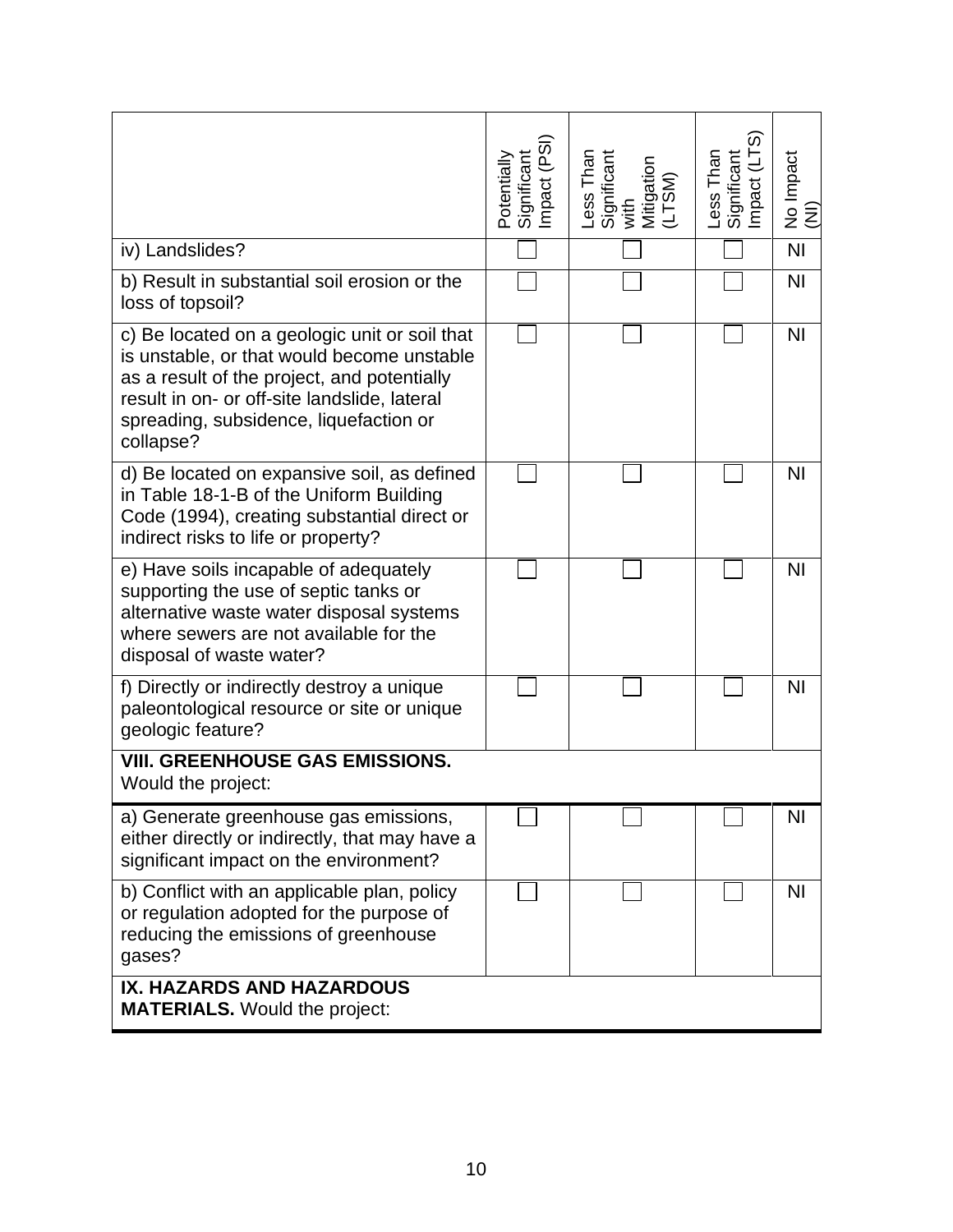|                                                                                                                                                                                                                                                                                                       | Significant<br>Impact (PSI)<br>Potentially | Less Than<br>Significant<br>with<br>Mitigation<br>(LTSM) | Less Than<br>Significant<br>Impact (LTS) | No Impact<br>(NI) |
|-------------------------------------------------------------------------------------------------------------------------------------------------------------------------------------------------------------------------------------------------------------------------------------------------------|--------------------------------------------|----------------------------------------------------------|------------------------------------------|-------------------|
| a) Create a significant hazard to the public<br>or the environment through the routine<br>transport, use, or disposal of hazardous<br>materials?                                                                                                                                                      |                                            |                                                          |                                          | N <sub>l</sub>    |
| b) Create a significant hazard to the public<br>or the environment through reasonably<br>foreseeable upset and accident conditions<br>involving the release of hazardous<br>materials into the environment?                                                                                           |                                            |                                                          |                                          | <b>NI</b>         |
| c) Emit hazardous emissions or handle<br>hazardous or acutely hazardous materials,<br>substances, or waste within one-quarter<br>mile of an existing or proposed school?                                                                                                                              |                                            |                                                          |                                          | N <sub>l</sub>    |
| d) Be located on a site which is included<br>on a list of hazardous materials sites<br>compiled pursuant to Government Code<br>Section 65962.5 and, as a result, would it<br>create a significant hazard to the public or<br>the environment?                                                         |                                            |                                                          |                                          | <b>NI</b>         |
| e) For a project located within an airport<br>land use plan or, where such a plan has<br>not been adopted, within two miles of a<br>public airport or public use airport, would<br>the project result in a safety hazard or<br>excessive noise for people residing or<br>working in the project area? |                                            |                                                          |                                          | N <sub>l</sub>    |
| f) Impair implementation of or physically<br>interfere with an adopted emergency<br>response plan or emergency evacuation<br>plan?                                                                                                                                                                    |                                            |                                                          |                                          | N <sub>1</sub>    |
| g) Expose people or structures, either<br>directly or indirectly, to a significant risk of<br>loss, injury or death involving wildland<br>fires?                                                                                                                                                      |                                            |                                                          |                                          | <b>NI</b>         |
| X. HYDROLOGY AND WATER QUALITY.<br>Would the project:                                                                                                                                                                                                                                                 |                                            |                                                          |                                          |                   |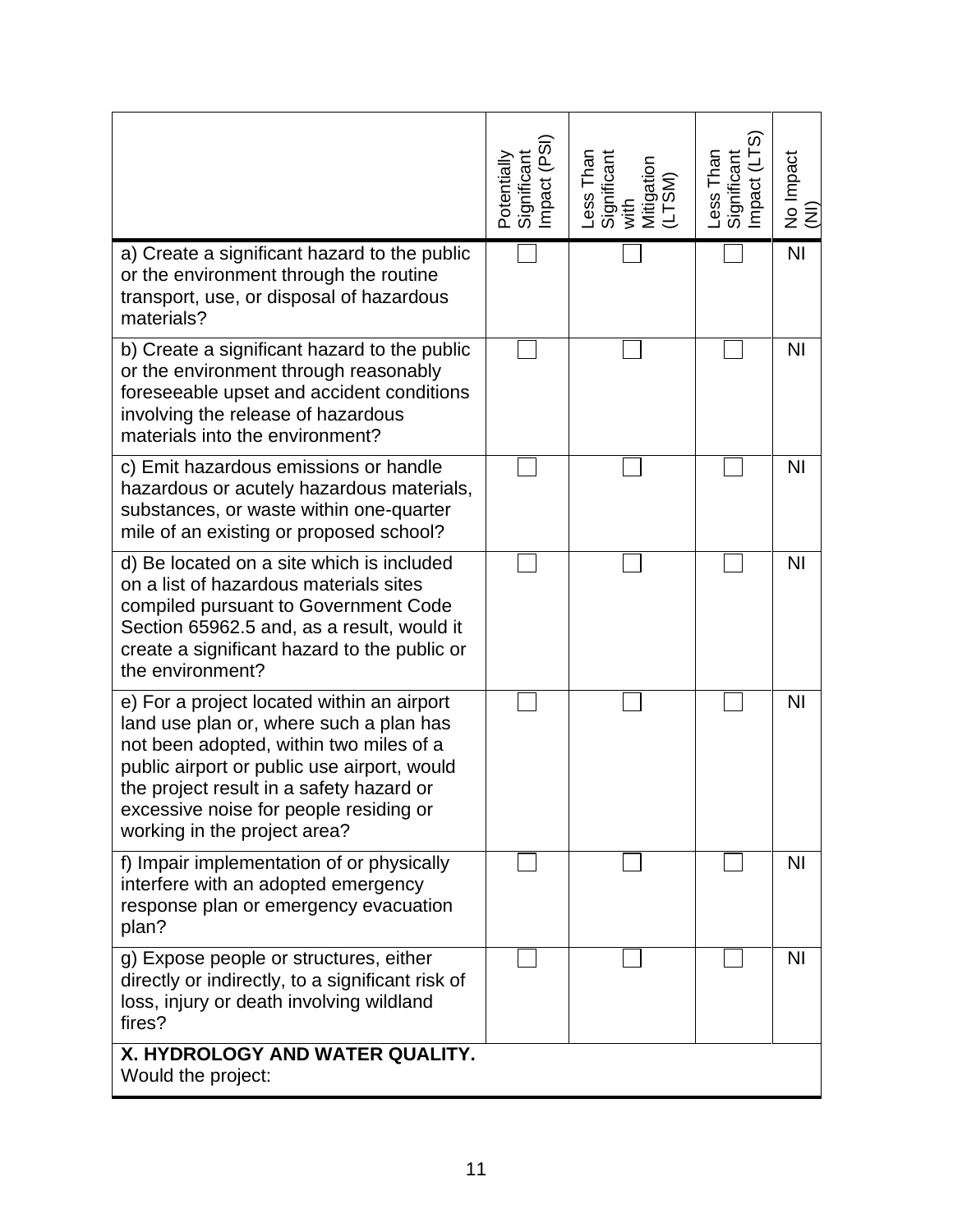|                                                                                                                                                                                                                                       | Potentially<br>Significant<br>Impact (PSI) | Less Than<br>Significant<br>with<br>Mitigation<br>(LTSM) | Less Than<br>Significant<br>Impact (LTS) | No Impact<br>(NI) |
|---------------------------------------------------------------------------------------------------------------------------------------------------------------------------------------------------------------------------------------|--------------------------------------------|----------------------------------------------------------|------------------------------------------|-------------------|
| a) Violate any water quality standards or<br>waste discharge requirements or otherwise<br>substantially degrade surface or<br>groundwater quality?                                                                                    |                                            |                                                          |                                          | N <sub>l</sub>    |
| b) Substantially decrease groundwater<br>supplies or interfere substantially with<br>groundwater recharge such that the project<br>may impede sustainable groundwater<br>management of the basin?                                     |                                            |                                                          |                                          | <b>NI</b>         |
| c) Substantially alter the existing drainage<br>pattern of the site or area, including<br>through the alteration of the course of a<br>stream or river or through the addition of<br>impervious surfaces, in a manner which<br>would: |                                            |                                                          |                                          | N <sub>l</sub>    |
| i) result in substantial erosion or<br>siltation on- or off-site;                                                                                                                                                                     |                                            |                                                          |                                          | N <sub>l</sub>    |
| ii) substantially increase the rate or<br>amount of surface runoff in a manner<br>which would result in flooding on- or<br>offsite;                                                                                                   |                                            |                                                          |                                          | N <sub>l</sub>    |
| iii) create or contribute runoff water<br>which would exceed the capacity of<br>existing or planned stormwater<br>drainage systems or provide<br>substantial additional sources of<br>pollution runoff; or                            |                                            |                                                          |                                          | N <sub>l</sub>    |
| iv) impede or redirect flood flows?                                                                                                                                                                                                   |                                            |                                                          |                                          | <b>NI</b>         |
| d) In flood hazard, tsunami, or seiche<br>zones, risk release of pollutants due to<br>project inundation?                                                                                                                             |                                            |                                                          |                                          | N <sub>1</sub>    |
| e) Conflict with or obstruct implementation<br>of a water quality control plan or<br>sustainable groundwater management<br>plan?                                                                                                      |                                            |                                                          |                                          | <b>NI</b>         |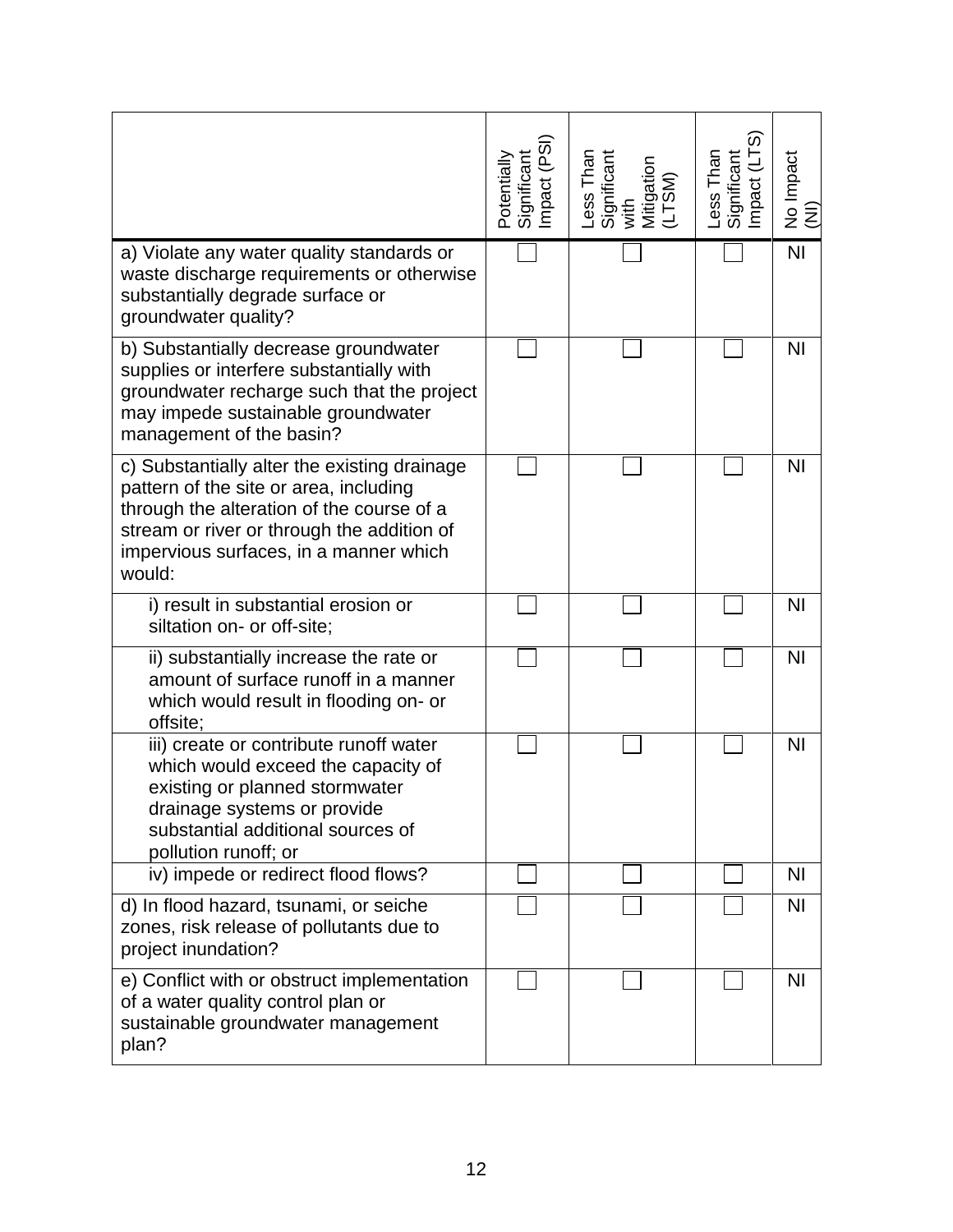|                                                                                                                                                                                                                                                                           | Significant<br>Impact (PSI)<br>Potentially | Less Than<br>Significant<br>with<br>Mitigation<br>(LTSM) | Less Than<br>Significant<br>Impact (LTS) | No Impact<br>(NI) |
|---------------------------------------------------------------------------------------------------------------------------------------------------------------------------------------------------------------------------------------------------------------------------|--------------------------------------------|----------------------------------------------------------|------------------------------------------|-------------------|
| XI. LAND USE AND PLANNING. Would<br>the project:                                                                                                                                                                                                                          |                                            |                                                          |                                          |                   |
| a) Physically divide an established<br>community?                                                                                                                                                                                                                         |                                            |                                                          |                                          | <b>NI</b>         |
| b) Cause a significant environmental<br>impact due to a conflict with any land use<br>plan, policy, or regulation adopted for the<br>purpose of avoiding or mitigating an<br>environmental effect?                                                                        |                                            |                                                          |                                          | <b>NI</b>         |
| XII. MINERAL RESOURCES. Would the<br>project:                                                                                                                                                                                                                             |                                            |                                                          |                                          |                   |
| a) Result in the loss of availability of a<br>known mineral resource that would be of<br>value to the region and the residents of the<br>state?                                                                                                                           |                                            |                                                          |                                          | <b>NI</b>         |
| b) Result in the loss of availability of a<br>locally important mineral resource recovery<br>site delineated on a local general plan,<br>specific plan or other land use plan?                                                                                            |                                            |                                                          |                                          | N <sub>1</sub>    |
| XIII. NOISE. Would the project result in:                                                                                                                                                                                                                                 |                                            |                                                          |                                          |                   |
| a) Generation of a substantial temporary or<br>permanent increase in ambient noise<br>levels in the vicinity of the project in excess<br>of standards established in the local<br>general plan or noise ordinance, or<br>applicable standards of other agencies?          |                                            |                                                          |                                          | <b>NI</b>         |
| b) Generation of excessive ground borne<br>vibration or ground borne noise levels?                                                                                                                                                                                        |                                            |                                                          |                                          | <b>NI</b>         |
| c) For a project located within the vicinity<br>of a private airstrip or an airport land use<br>plan or, where such a plan has not been<br>adopted, within two miles of a public<br>airport or public use airport, would the<br>project expose people residing or working |                                            |                                                          |                                          | N <sub>1</sub>    |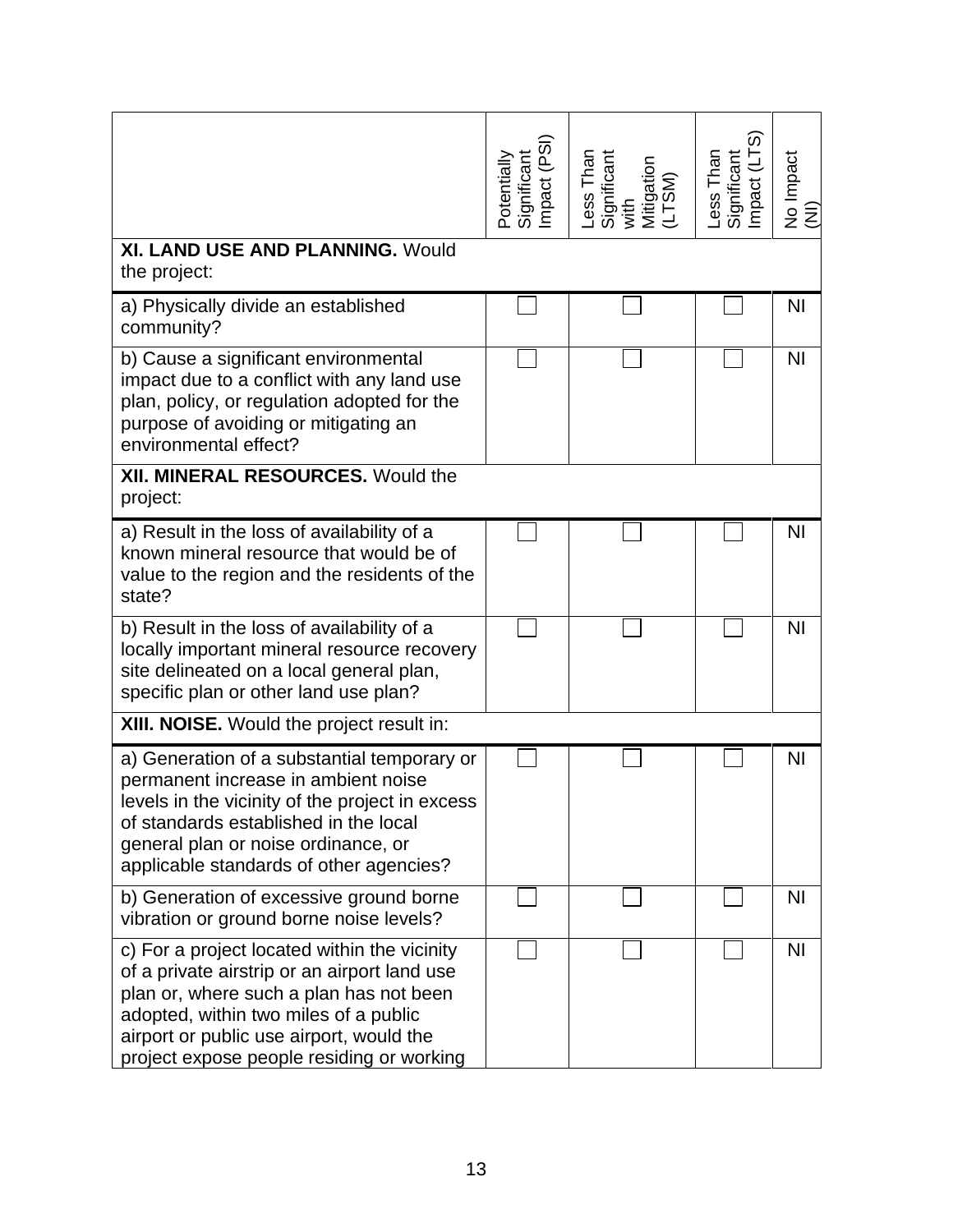|                                                                                                                                                                                                                                                                                                                                                                                                                                                         | Significant<br>Impact (PSI)<br>Potentially | Less Than<br>Significant<br>with<br>Mitigation<br>(LTSM) | Significant<br>Impact (LTS)<br>Less Than | No Impact<br>(NI) |
|---------------------------------------------------------------------------------------------------------------------------------------------------------------------------------------------------------------------------------------------------------------------------------------------------------------------------------------------------------------------------------------------------------------------------------------------------------|--------------------------------------------|----------------------------------------------------------|------------------------------------------|-------------------|
| in the project area to excessive noise<br>levels?                                                                                                                                                                                                                                                                                                                                                                                                       |                                            |                                                          |                                          |                   |
| XIV. POPULATION AND HOUSING.                                                                                                                                                                                                                                                                                                                                                                                                                            |                                            |                                                          |                                          |                   |
| Would the project:                                                                                                                                                                                                                                                                                                                                                                                                                                      |                                            |                                                          |                                          |                   |
| a) Induce substantial unplanned population<br>growth in an area, either directly (for<br>example, by proposing new homes and<br>businesses) or indirectly (for example,<br>through extension of roads or other<br>infrastructure)?                                                                                                                                                                                                                      |                                            |                                                          |                                          | N <sub>l</sub>    |
| b) Displace substantial numbers of existing<br>people or housing, necessitating the<br>construction of replacement housing<br>elsewhere?                                                                                                                                                                                                                                                                                                                |                                            |                                                          |                                          | N <sub>l</sub>    |
| XV. PUBLIC SERVICES.                                                                                                                                                                                                                                                                                                                                                                                                                                    |                                            |                                                          |                                          |                   |
| a) Would the project result in substantial<br>adverse physical impacts associated with<br>the provision of new or physically altered<br>governmental facilities, need for new or<br>physically altered governmental facilities,<br>the construction of which could cause<br>significant environmental impacts, in order<br>to maintain acceptable service ratios,<br>response times, or other performance<br>objectives for any of the public services: |                                            |                                                          |                                          |                   |
| Fire protection?                                                                                                                                                                                                                                                                                                                                                                                                                                        |                                            |                                                          |                                          | N <sub>l</sub>    |
| Police protection?                                                                                                                                                                                                                                                                                                                                                                                                                                      |                                            |                                                          |                                          | N <sub>1</sub>    |
| Schools?                                                                                                                                                                                                                                                                                                                                                                                                                                                |                                            |                                                          |                                          | N <sub>1</sub>    |
| Parks?                                                                                                                                                                                                                                                                                                                                                                                                                                                  |                                            |                                                          |                                          | N <sub>1</sub>    |
| Other public facilities?                                                                                                                                                                                                                                                                                                                                                                                                                                |                                            |                                                          |                                          | <b>NI</b>         |
| <b>XVI. RECREATION.</b>                                                                                                                                                                                                                                                                                                                                                                                                                                 |                                            |                                                          |                                          |                   |
| a) Would the project increase the use of<br>existing neighborhood and regional parks<br>or other recreational facilities such that                                                                                                                                                                                                                                                                                                                      |                                            |                                                          | <b>LTS</b>                               |                   |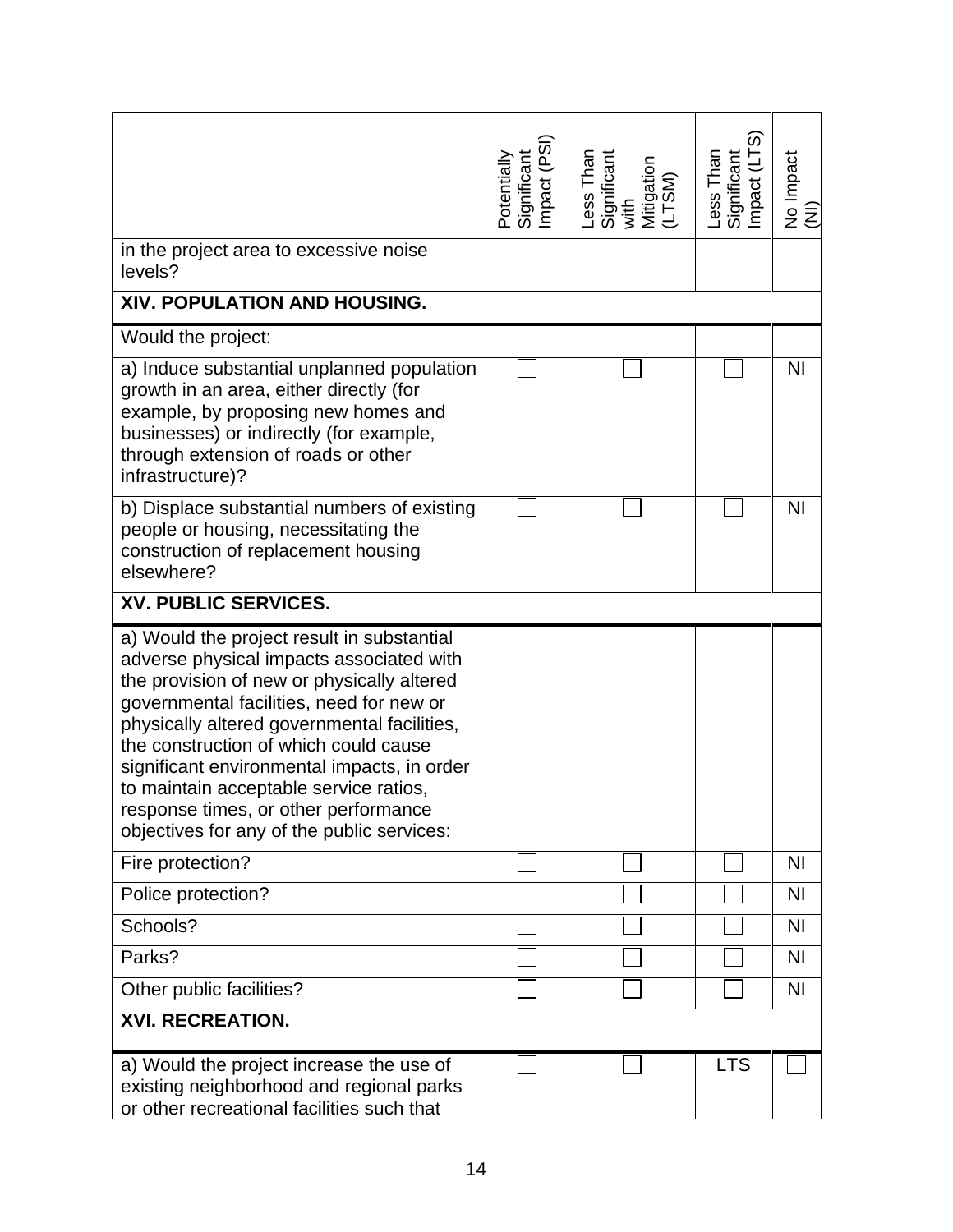|                                                                                                                                                                                                                                                                                                                                                                                                                           | Significant<br>Impact (PSI)<br>Potentially | Less Than<br>Significant<br>with<br>Mitigation<br>(LTSM) | Less Than<br>Significant<br>Impact (LTS) | No Impact<br>(NI) |
|---------------------------------------------------------------------------------------------------------------------------------------------------------------------------------------------------------------------------------------------------------------------------------------------------------------------------------------------------------------------------------------------------------------------------|--------------------------------------------|----------------------------------------------------------|------------------------------------------|-------------------|
| substantial physical deterioration of the<br>facility would occur or would be<br>accelerated?                                                                                                                                                                                                                                                                                                                             |                                            |                                                          |                                          |                   |
| b) Does the project include recreational<br>facilities or require the construction or<br>expansion of recreational facilities which<br>might have an adverse physical effect on<br>the environment?                                                                                                                                                                                                                       |                                            |                                                          |                                          | ΝI                |
| <b>XVII. TRANSPORTATION.</b> Would the<br>project:                                                                                                                                                                                                                                                                                                                                                                        |                                            |                                                          |                                          |                   |
| a) Conflict with a program, plan, ordinance<br>or policy addressing the circulation system,<br>including transit, roadway, bicycle and<br>pedestrian facilities?                                                                                                                                                                                                                                                          |                                            |                                                          |                                          | N <sub>1</sub>    |
| b) Conflict or be inconsistent with CEQA<br>Guidelines Section 15064.3, subdivision<br>$(b)$ ?                                                                                                                                                                                                                                                                                                                            |                                            |                                                          |                                          | N <sub>l</sub>    |
| c) Substantially increase hazards due to a<br>geometric design feature (e.g., sharp<br>curves or dangerous intersections) or<br>incompatible uses (e.g., farm equipment)?                                                                                                                                                                                                                                                 |                                            |                                                          |                                          | N <sub>l</sub>    |
| d) Result in inadequate emergency<br>access?                                                                                                                                                                                                                                                                                                                                                                              |                                            |                                                          |                                          | N <sub>l</sub>    |
| <b>XVIII. TRIBAL CULTURAL RESOURCES.</b>                                                                                                                                                                                                                                                                                                                                                                                  |                                            |                                                          |                                          | NI                |
| a) Would the project cause a substantial<br>adverse change in the significance of a<br>tribal cultural resource, defined in Public<br>Resources Code Section 21074 as either a<br>site, feature, place, cultural landscape that<br>is geographically defined in terms of the<br>size and scope of the landscape, sacred<br>place, or object with cultural value to a<br>California Native American tribe, and that<br>is: |                                            |                                                          |                                          |                   |
| i) Listed or eligible for listing in the<br>California Register of Historical                                                                                                                                                                                                                                                                                                                                             |                                            |                                                          |                                          | <b>NI</b>         |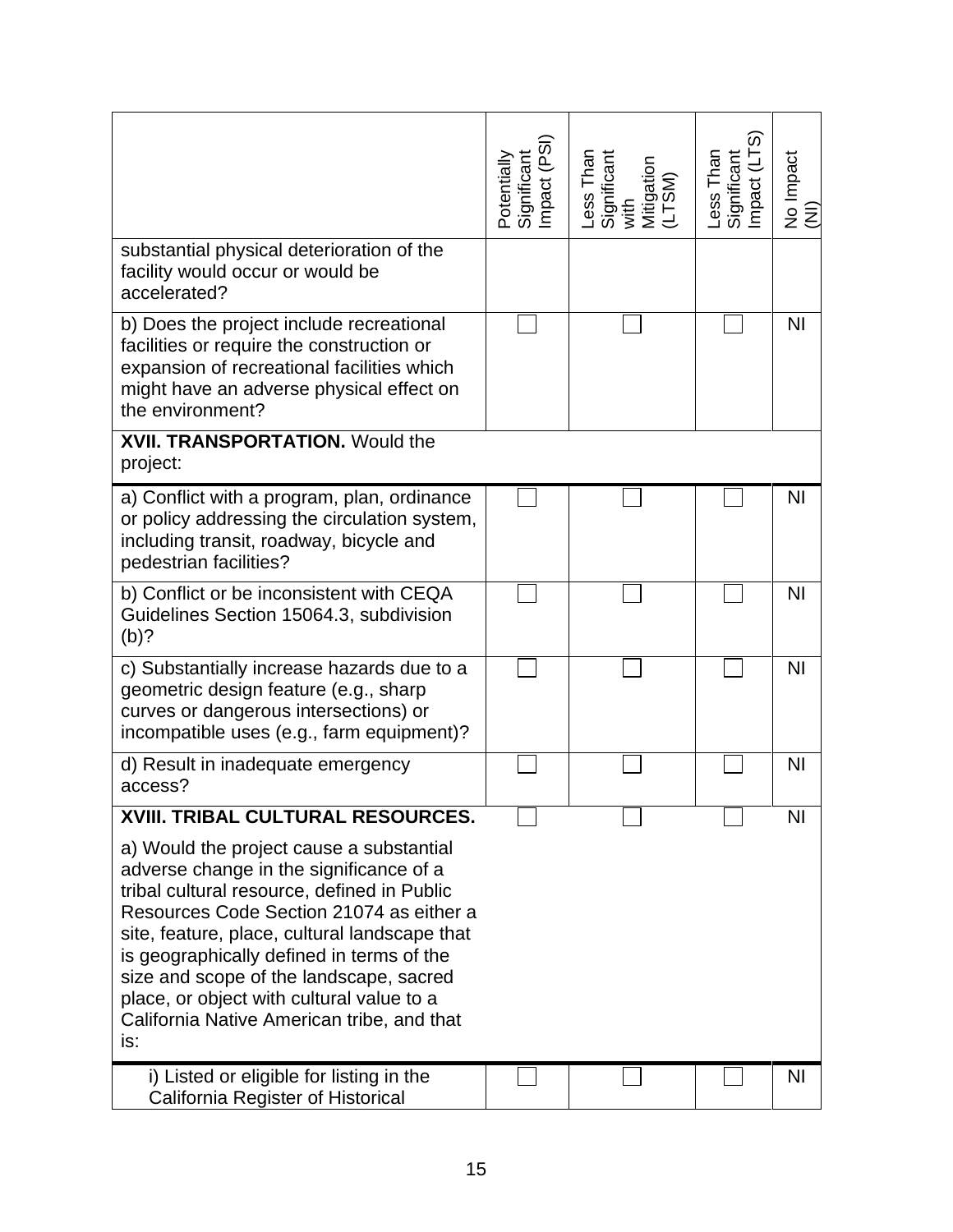|                                                                                                                                                                                                                                                                                                                                                                                                                                                                | Significant<br>Impact (PSI)<br>Potentially | Less Than<br>Significant<br>with<br>Mitigation<br>(LTSM) | Less Than<br>Significant<br>Impact (LTS) | No Impact<br>(NI) |
|----------------------------------------------------------------------------------------------------------------------------------------------------------------------------------------------------------------------------------------------------------------------------------------------------------------------------------------------------------------------------------------------------------------------------------------------------------------|--------------------------------------------|----------------------------------------------------------|------------------------------------------|-------------------|
| Resources, or in a local register of<br>historical resources as defined in Public<br>Resources Code Section 5020.1(k); or                                                                                                                                                                                                                                                                                                                                      |                                            |                                                          |                                          |                   |
| ii) A resource determined by the lead<br>agency, in its discretion and supported<br>by substantial evidence, to be<br>significant pursuant to criteria set forth<br>in subdivision (c) of Public Resources<br>Code Section 5024.1. In applying the<br>criteria set forth in subdivision (c) of<br><b>Public Resources Code Section</b><br>5024.1, the lead agency shall consider<br>the significance of the resource to a<br>California Native American tribe. |                                            |                                                          |                                          | N <sub>l</sub>    |
| XIX. UTILITIES AND SERVICE<br><b>SYSTEMS.</b> Would the project:                                                                                                                                                                                                                                                                                                                                                                                               |                                            |                                                          |                                          |                   |
| a) Require or result in the relocation or<br>construction of new or expanded water,<br>wastewater treatment or storm water<br>drainage, electric power, natural gas, or<br>telecommunications facilities, the<br>construction or relocation of which could<br>cause significant environmental effects?                                                                                                                                                         |                                            |                                                          |                                          | N <sub>l</sub>    |
| b) Have sufficient water supplies available<br>to serve the project and reasonably<br>foreseeable future development during<br>normal, dry and multiple dry years?                                                                                                                                                                                                                                                                                             |                                            |                                                          |                                          | NI                |
| c) Result in a determination by the waste<br>water treatment provider, which serves or<br>may serve the project that it has adequate<br>capacity to serve the project's projected<br>demand in addition to the provider's<br>existing commitments?                                                                                                                                                                                                             |                                            |                                                          |                                          | <b>NI</b>         |
| d) Generate solid waste in excess of state<br>or local standards, or in excess of the<br>capacity of local infrastructure, or                                                                                                                                                                                                                                                                                                                                  |                                            |                                                          |                                          | <b>NI</b>         |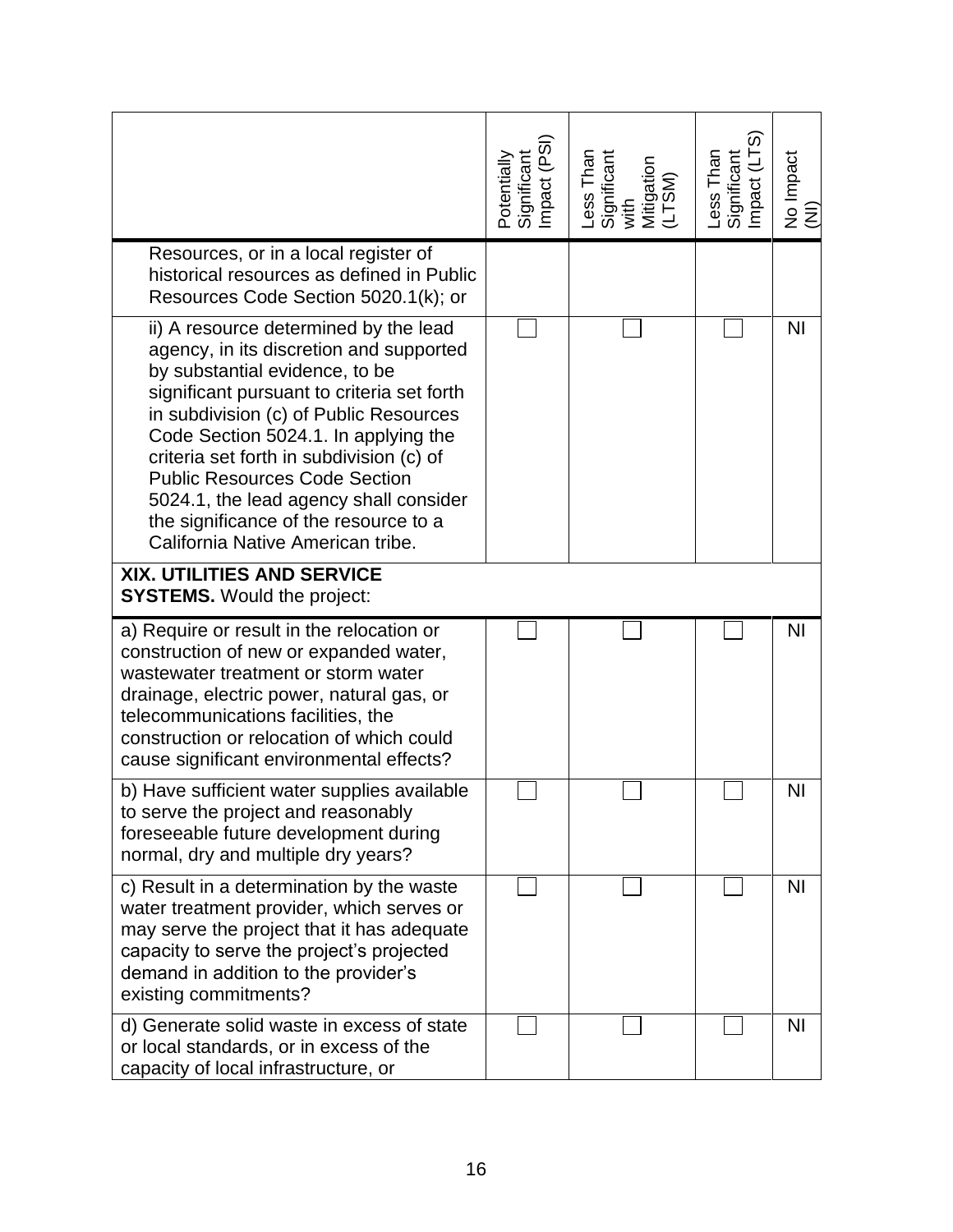|                                                                                                                                                                                                                                                                                      | Significant<br>Impact (PSI)<br>Potentially | Less Than<br>Significant<br>with<br>Mitigation<br>(LTSM) | Significant<br>Impact (LTS)<br>ess Than | No Impact<br>$\widehat{\mathsf{z}}$ |
|--------------------------------------------------------------------------------------------------------------------------------------------------------------------------------------------------------------------------------------------------------------------------------------|--------------------------------------------|----------------------------------------------------------|-----------------------------------------|-------------------------------------|
| otherwise impair the attainment of solid<br>waste reduction goals?                                                                                                                                                                                                                   |                                            |                                                          |                                         |                                     |
| e) Comply with federal, state, and local<br>management and reduction statutes and<br>regulations related to solid waste?                                                                                                                                                             |                                            |                                                          |                                         | N <sub>l</sub>                      |
| XX WILDFIRE. If located in or near state<br>responsibility areas or lands classified as<br>very high fire hazard severity zones, would<br>the project:                                                                                                                               |                                            |                                                          |                                         |                                     |
| a) Substantially impair an adopted<br>emergency response plan or emergency<br>evacuation plan?                                                                                                                                                                                       |                                            |                                                          |                                         | <b>NI</b>                           |
| b) Due to slope, prevailing winds, and<br>other factors, exacerbate wildfire risks, and<br>thereby expose project occupants to<br>pollutant concentrations from a wildfire or<br>the uncontrolled spread of a wildfire?                                                              |                                            |                                                          |                                         | <b>NI</b>                           |
| c) Require the installation or maintenance<br>of associated infrastructure (such as<br>roads, fuel breaks, emergency water<br>sources, power lines or other utilities) that<br>may exacerbate fire risk or that may result<br>in temporary or ongoing impacts to the<br>environment? |                                            |                                                          |                                         | <b>NI</b>                           |
| d) Expose people or structures to<br>significant risks, including downslope or<br>downstream flooding or landslides, as a<br>result of runoff, post-fire slope instability, or<br>drainage changes?                                                                                  |                                            |                                                          |                                         | N <sub>1</sub>                      |
| <b>XXI. MANDATORY FINDINGS OF</b><br>SIGNIFICANCE.                                                                                                                                                                                                                                   |                                            |                                                          |                                         |                                     |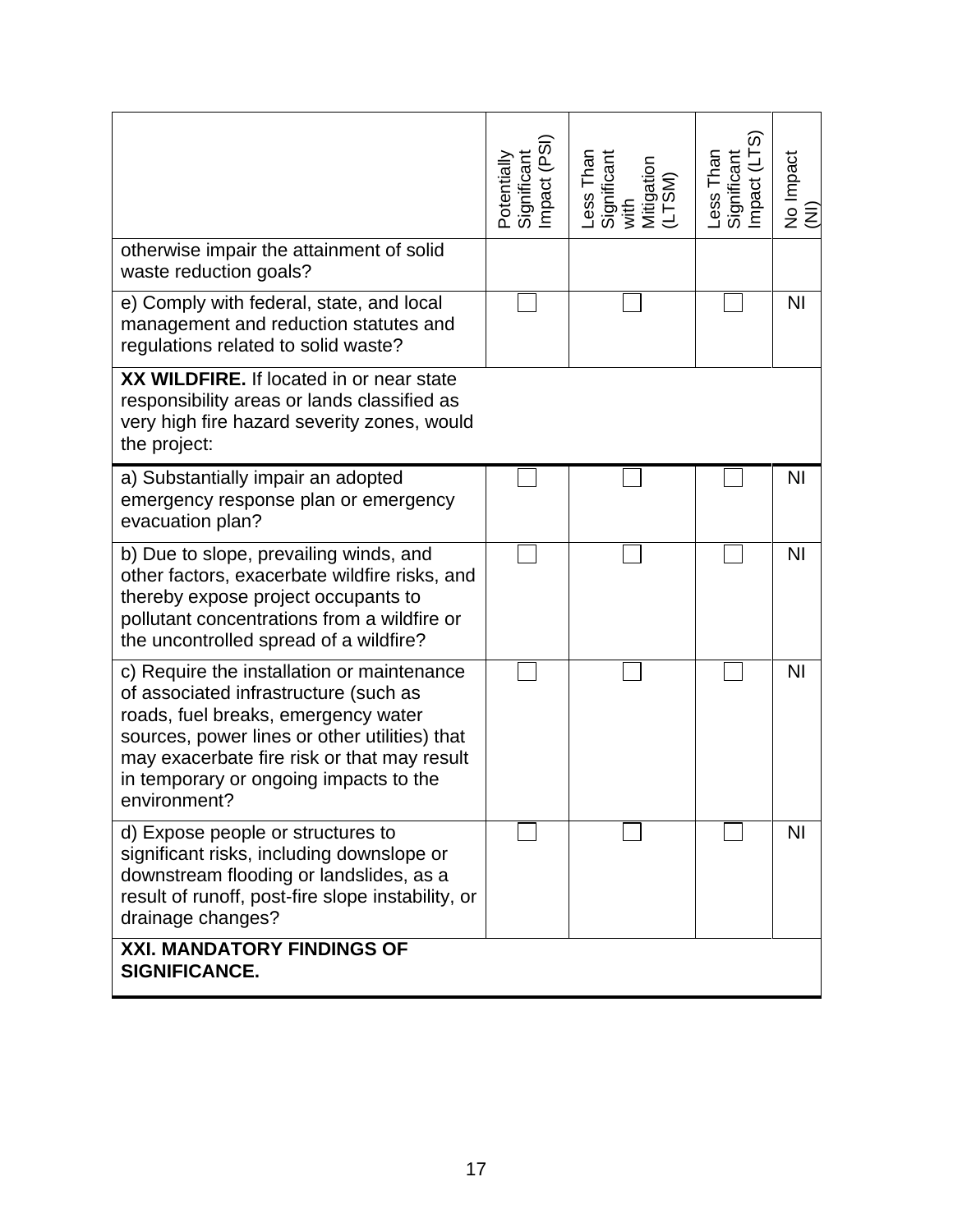|                                                                                                                                                                                                                                                                                                                                                                                                                                                                                                                     | Significant<br>Impact (PSI)<br>Potentially | Less Than<br>Significant<br>with<br>Mitigation<br>Mitigation | Less Than<br>Significant<br>Impact (LTS) | No Impact<br>(NI) |
|---------------------------------------------------------------------------------------------------------------------------------------------------------------------------------------------------------------------------------------------------------------------------------------------------------------------------------------------------------------------------------------------------------------------------------------------------------------------------------------------------------------------|--------------------------------------------|--------------------------------------------------------------|------------------------------------------|-------------------|
| a) Does the project have the potential to<br>substantially degrade the quality of the<br>environment, substantially reduce the<br>habitat of a fish or wildlife species, cause a<br>fish or wildlife population to drop below<br>self-sustaining levels, threaten to eliminate<br>a plant or animal community, substantially<br>reduce the number or restrict the range of<br>a rare or endangered plant or animal, or<br>eliminate important examples of the major<br>periods of California history or prehistory? |                                            |                                                              |                                          | N <sub>l</sub>    |
| b) Does the project have impacts that are<br>individually limited, but cumulatively<br>considerable? ("Cumulatively<br>considerable" means that the incremental<br>effects of a project are considerable when<br>viewed in connection with the effects of<br>past projects, the effects of other current<br>projects, and the effects of probable future<br>projects.)                                                                                                                                              |                                            |                                                              |                                          | N <sub>l</sub>    |
| c) Does the project have environmental<br>effects which will cause substantial<br>adverse effects on human beings, either<br>directly or indirectly?                                                                                                                                                                                                                                                                                                                                                                |                                            |                                                              |                                          | N <sub>1</sub>    |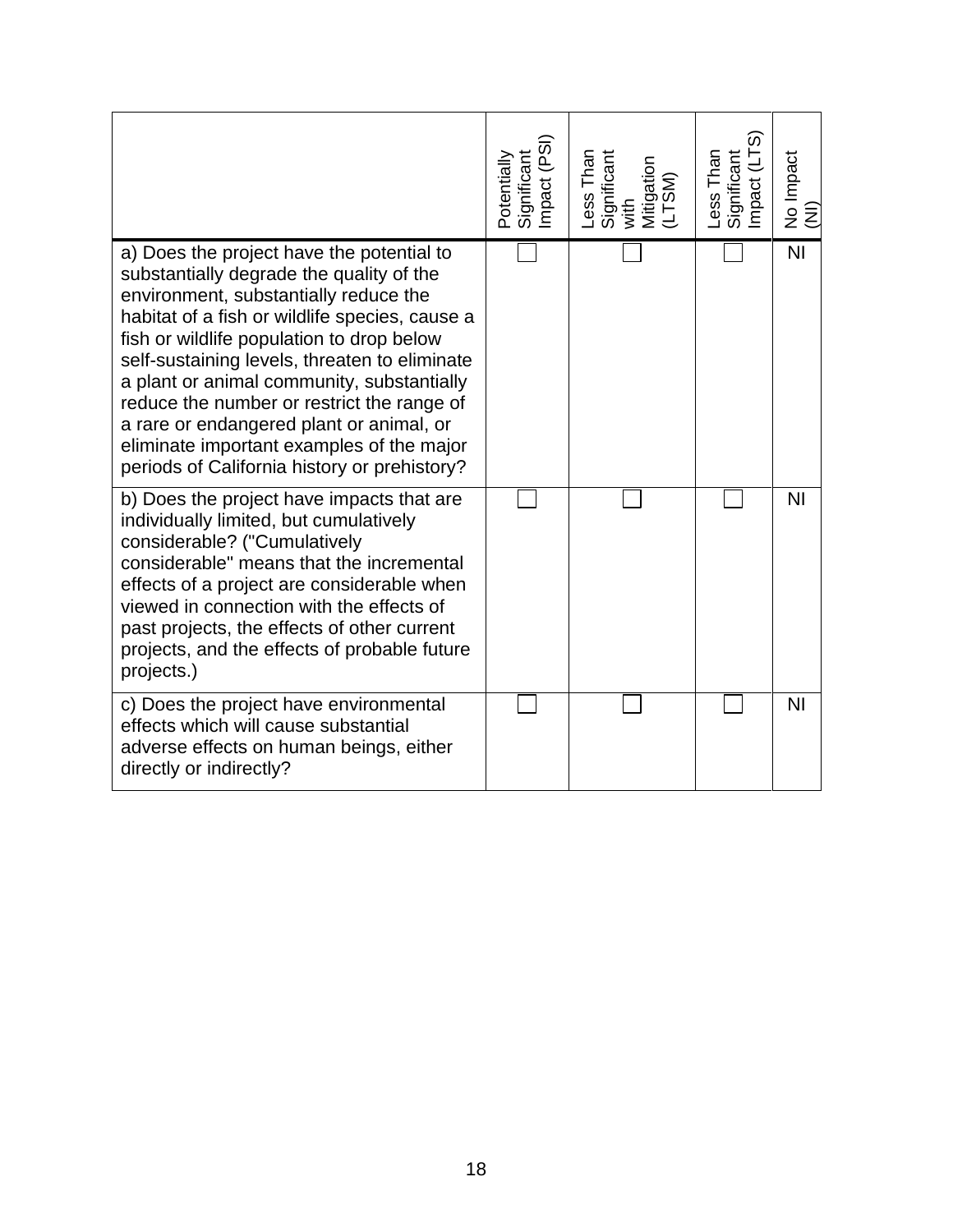#### **EXPLANATION OF RESPONSES TO INITIAL STUDY ENVIRONMENTAL CHECKLIST**

## **I. AESTHETICS**

- a) The project will not have an adverse effect on a scenic vista. Such an impact will not occur because the project will not involve any construction, land alteration, or modification of any buildings or structures.
- b) The project will not damage scenic resources such as trees, rock outcroppings, and historic buildings. Such an impact will not occur because the project will not involve any construction, land alteration, or modification of any buildings or structures.
- c) The project will not substantially degrade, in nonurbanized areas, the existing visual character or quality of public views of the site and its surroundings. Such an impact will not occur because the project will not involve any construction, land alteration, or modification of any buildings or structures.
- d) The project will not create a new source of substantial light or glare which would adversely affect day or nighttime views in the area.

## **II. AGRICULTURE AND FORESTRY RESOURCES**

- a) The project will not convert Prime Farmland, Unique Farmland, or Farmland of Statewide Importance (Farmland), as shown on the maps prepared pursuant to the Farmland Mapping and Monitoring Program (FMMP) of the California Resources Agency, to non-agricultural use. Such an impact will not occur because the project will not involve any construction, land alteration, or land use changes.
- b) The project will not conflict with existing zoning for agricultural use or a Williamson Act contract. Such an impact will not occur because the project will not involve any construction, land alteration, or land use changes.
- c) The project will not conflict with existing zoning for, or cause rezoning of, forest land, timberland, or timber zoned Timberland Production. Such an impact will not occur because the project will not involve any construction, land alteration, or land use changes.
- d) There will be no loss of forest land and the project will not result in the conversion of forest land to non-forest use. Such an impact will not occur because the project will not involve any construction, land alteration, or land use changes.
- e) The project will not involve other changes in the existing environment, which due to their location or nature, could result in conversion of Farmland to non-agricultural use. Such an impact will not occur because the project will not involve any construction, land alteration, or land use changes.

## **III. AIR QUALITY**

a) The project will not conflict with or obstruct implementation of the applicable air quality plan. Such an impact will not occur because the project will not involve any construction, land alteration, or land use changes.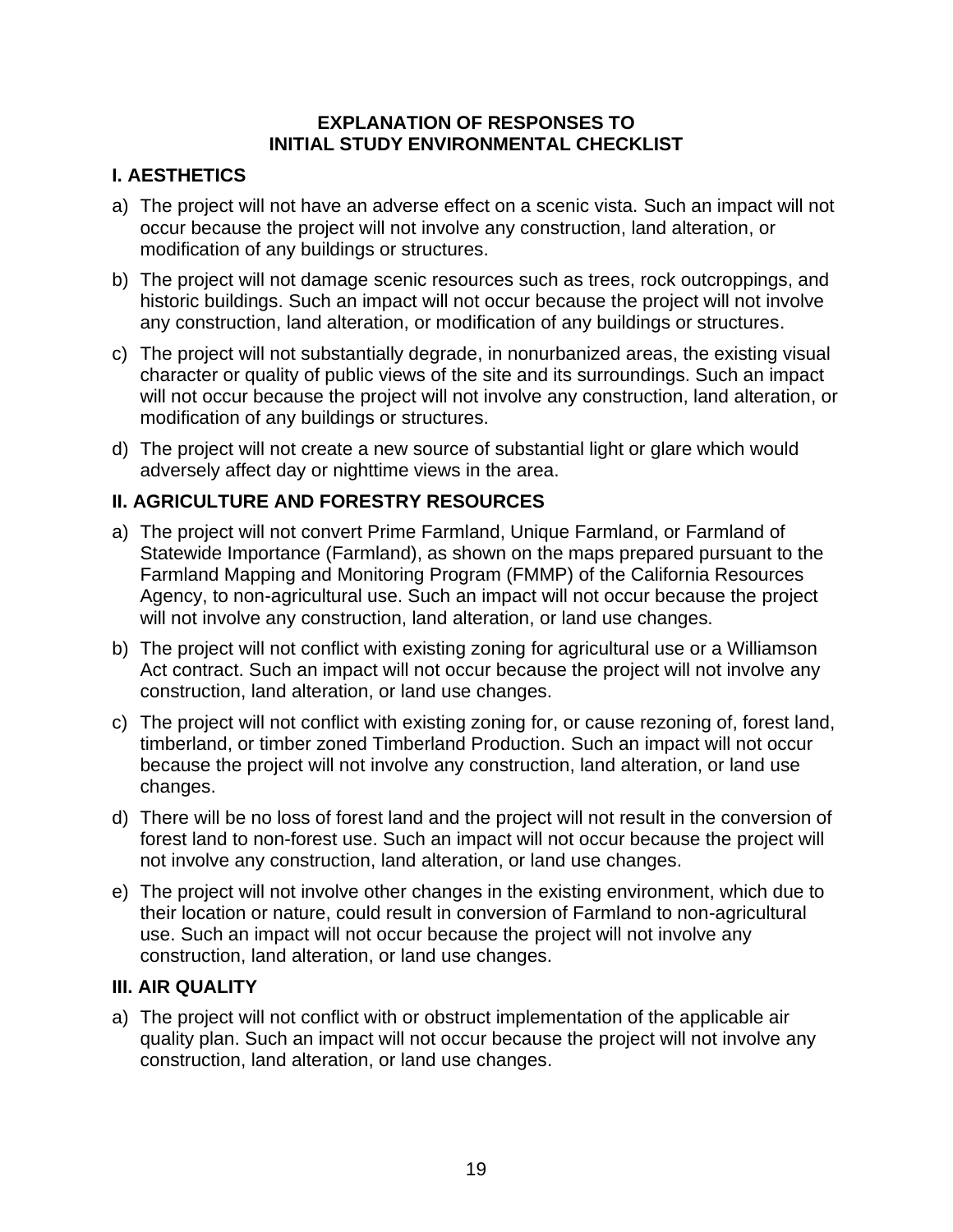- b) The project will not result in a cumulatively considerable net increase of any criteria pollutant for which the project region is non-attainment under an applicable federal or state ambient air quality standard. Such an impact will not occur because the project involves no ongoing sources of air pollution.
- c) The project will not expose sensitive receptors to substantial pollutant concentrations. Such an impact will not occur because the project will not increase pollutant concentrations.
- d) The project will not create objectionable odors affecting a substantial number of people.

## **IV. BIOLOGICAL RESOURCES**

a) The project will not have an adverse effect, either directly or through habitat modifications, on any species identified as a candidate, sensitive, or special status in local or regional plans, policies, or regulations, or by the California Department of Fish and Wildlife, National Marine Fisheries Service (NMFS) or U. S. Fish and Wildlife Service (USFWS).

The project proposes to eliminate harvest of Rainbow Trout on waters within the Fall River Complex. Current regulations allow fishing from Saturday preceding Memorial Day through September 30, with a two fish bag limit and artificial lure gear restriction.

Best available science that has recently become available about the Fall River Complex, including Bear Creek, indicates a unique spring system with a mix of Rainbow Trout life histories locally adapted to a spring fed and snow melt system. This information suggests there are genetic differences among Rainbow Trout populations within the Fall River Complex. These findings derive from a research effort led by U.C. Davis with field assistance from the Department. The proposed regulations will amend the current bag and possession limits for trout in the Fall River Complex and expand the geographic area to account for the best available science. The proposed regulation changes will not allow a seasonal harvest, and will prohibit the use of barbed hooks to protect and conserve the unique trout fishery in the Fall River Complex. CEQA Guidelines define a "significant effect on the environment" as "a substantial, or potentially substantial, *adverse* change in any of the physical conditions within the area affected by the project including land, air, water, minerals, flora, fauna, ambient noise, and objects of historic or aesthetic significance." (Section 15382, emphasis added.) Since these proposed regulation changes will benefit Rainbow Trout, they will have a less than significant impact on biological resources.

- b) The project will not have an adverse effect on any riparian habitat or other sensitive natural communities identified in local or regional plans, policies and regulations, or by the California Department of Fish and Wildlife or the USFWS. Such an impact will not occur because the project will not involve any construction, land alteration, or land use changes.
- c) The project will not have a substantial adverse effect on state or federally protected wetlands (including, but not limited to, marsh, vernal pool, coastal, etc.) through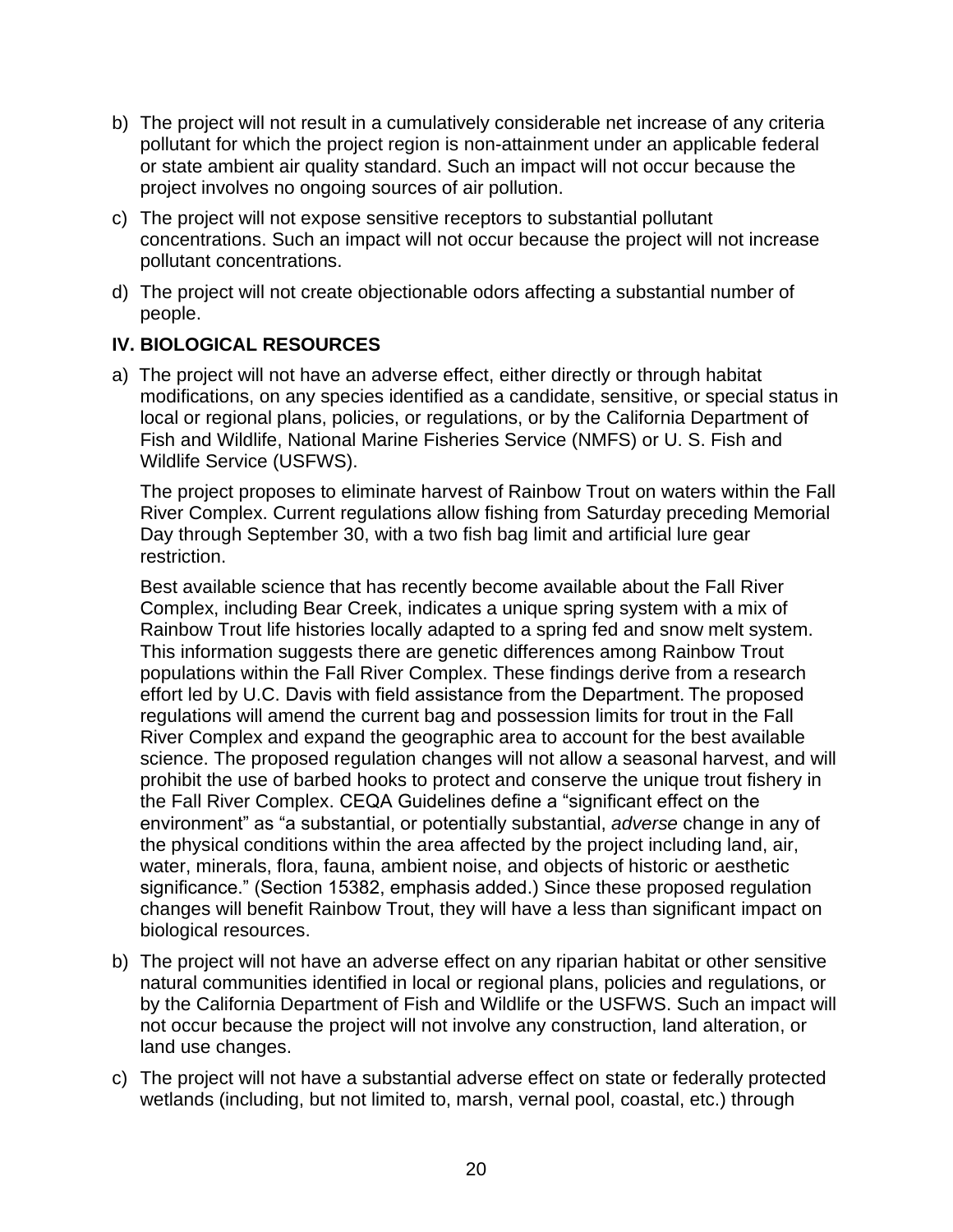direct removal, filling, hydrological interruption, or other means. Such an impact will not occur because the project will not involve any construction, land alteration, or land use changes.

- d) The project will not substantially interfere with the movement of any native resident or migratory fish or wildlife species or with established native resident or migratory wildlife corridors, or impede the use of native wildlife nursery sites. Such an impact will not occur because the project will not involve any construction, land alteration, or land use changes.
- e) The project will not conflict with any local policies or ordinances protecting biological resources, such as a tree preservation policy or ordinance. Such an impact will not occur because the project will not result in any construction, land alteration, or land use changes.
- f) The project will not conflict with the provisions of an adopted Habitat Conservation Plan, Natural Community Conservation Plan, or other approved local, regional, or state habitat conservation plan. Such an impact will not occur because the project will not involve any construction, land alteration, or land use changes.

# **V. CULTURAL RESOURCES**

- a) The project will not cause a substantial adverse change in the significance of a historical resource pursuant to Section 15064.5. The project does not involve ground disturbing work or work permanently modifying any existing structure or resource and thus has no potential to affect historical resources.
- b) The project will not cause a substantial adverse change in the significance of an archaeological resource pursuant to Section 15064.5. The project does not involve ground disturbing work and thus has no potential to affect archaeological resources.
- c) The project will not disturb any human remains, including those interred outside of formal cemeteries. The project does not involve ground disturbing work and thus no potential to affect human remains.

## **VI. ENERGY**

- a) The project would not result in a potentially significant environmental impact due to wasteful, inefficient, or unnecessary consumption of energy resources, during project construction or operations. Such an impact will not occur because the project will not use energy resources.
- b) The project will not affect nor obstruct any state or local plan for renewable energy or energy efficiency.

## **VII. GEOLOGY AND SOILS**

a i) The project will not directly or indirectly cause potential substantial adverse effects, including the risk of loss, injury, or death involving rupture of a known earthquake fault, as delineated on the most recent Alquist-Priolo Earthquake Fault Zoning Map issued by the State Geologist for the area, or based on other substantial evidence of a known fault. Such an impact will not occur because the project will not create any structures for human habitation.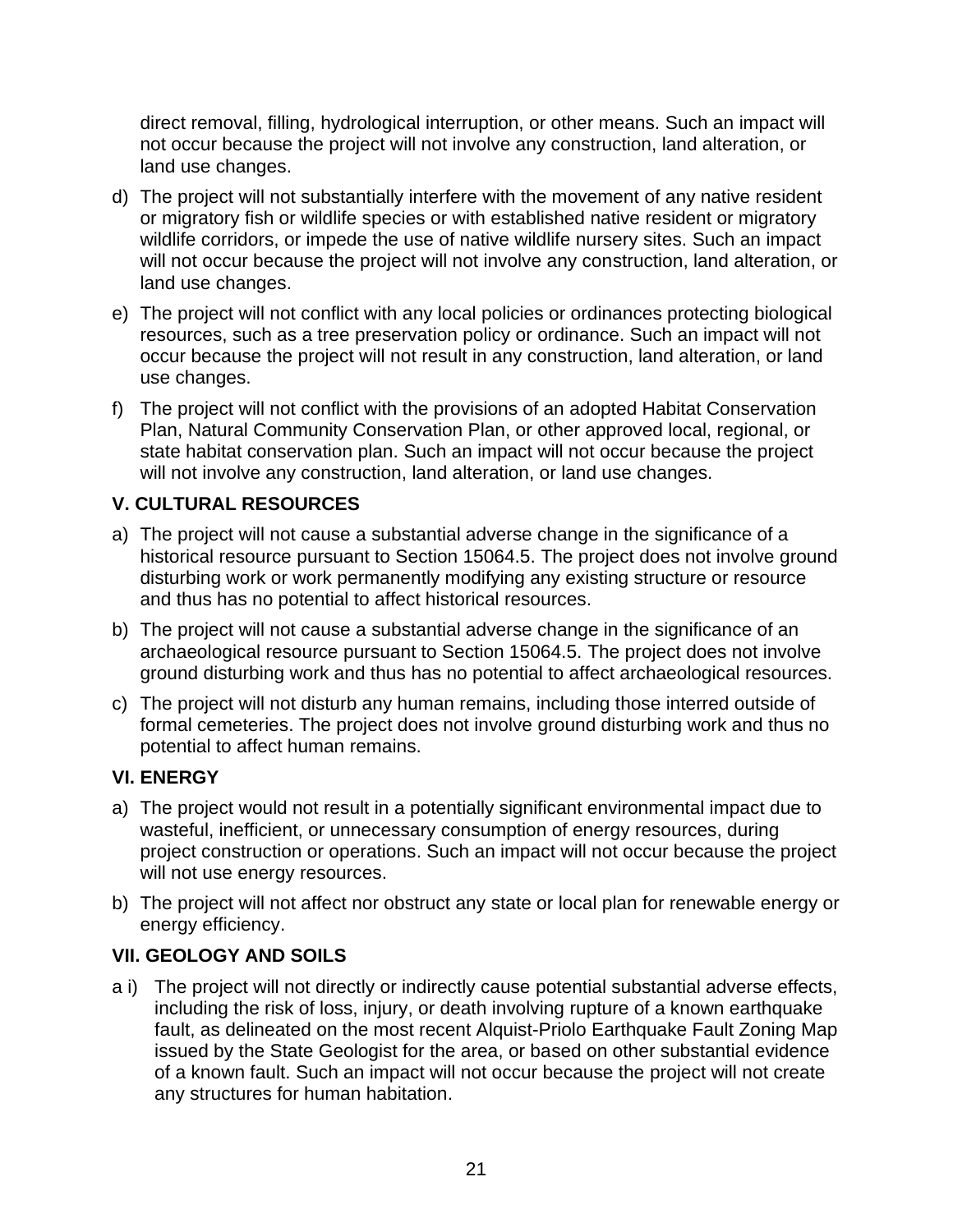- ii) The project will not directly or indirectly cause potential substantial adverse effects, including the risk of loss, injury, or death involving strong seismic ground shaking. Such an impact will not occur because the project will not create any structures for human habitation.
- iii) The project will not directly or indirectly cause potential substantial adverse effects, including the risk of loss, injury, or death involving seismic-related ground failure, including liquefaction. Such an impact will not occur because the project will not create any structures for human habitation.
- iv) The project will not directly or indirectly cause potential substantial adverse effects, including the risk of loss, injury, or death involving landslides. Such an impact will not occur because the project will not create any structures for human habitation.
- b) The project will not result in substantial soil erosion or the loss of topsoil. Such an impact will not occur because the project will not involve ground disturbing work.
- c) The project will not be located on a geologic unit or soil that is unstable, or that would become unstable and potentially result in on- or off-site landslides, lateral spreading, subsidence, liquefaction, or collapse. Such an impact will not occur because the project will not involve ground disturbing work.
- d) The project will not be located on expansive soil, as defined in Table 18-1-B of the Uniform Building Code (1994), creating substantial direct or indirect risks to life or property. Such an impact will not occur because the project will not involve ground disturbing work.
- e) The project will not create any sources of waste water requiring a septic system.
- f) The project will not indirectly destroy a unique paleontological resource or site or unique geologic feature.

## **VIII. GREENHOUSE GAS EMISSIONS**

- a) The project will not generate greenhouse gas emissions, either directly or indirectly, that may have a significant impact on the environment. The project will not involve construction, land alteration, or land use changes.
- b) The project will not conflict with an applicable plan, policy or regulation adopted for the purpose of reducing the emissions of greenhouse gases. The project would result in the production of very low greenhouse gas emissions.

# **IX. HAZARDS AND HAZARDOUS MATERIALS**

- a) The project will not create a significant hazard to the public or the environment through the routine transport, use, or disposal of hazardous materials. The project will not involve the transport, use, or disposal of hazardous materials.
- b) The project will not create a significant hazard to the public or the environment through reasonably foreseeable upset and accident conditions involving the release of hazardous materials into the environment. The project will not involve the transport, use, or disposal of hazardous materials.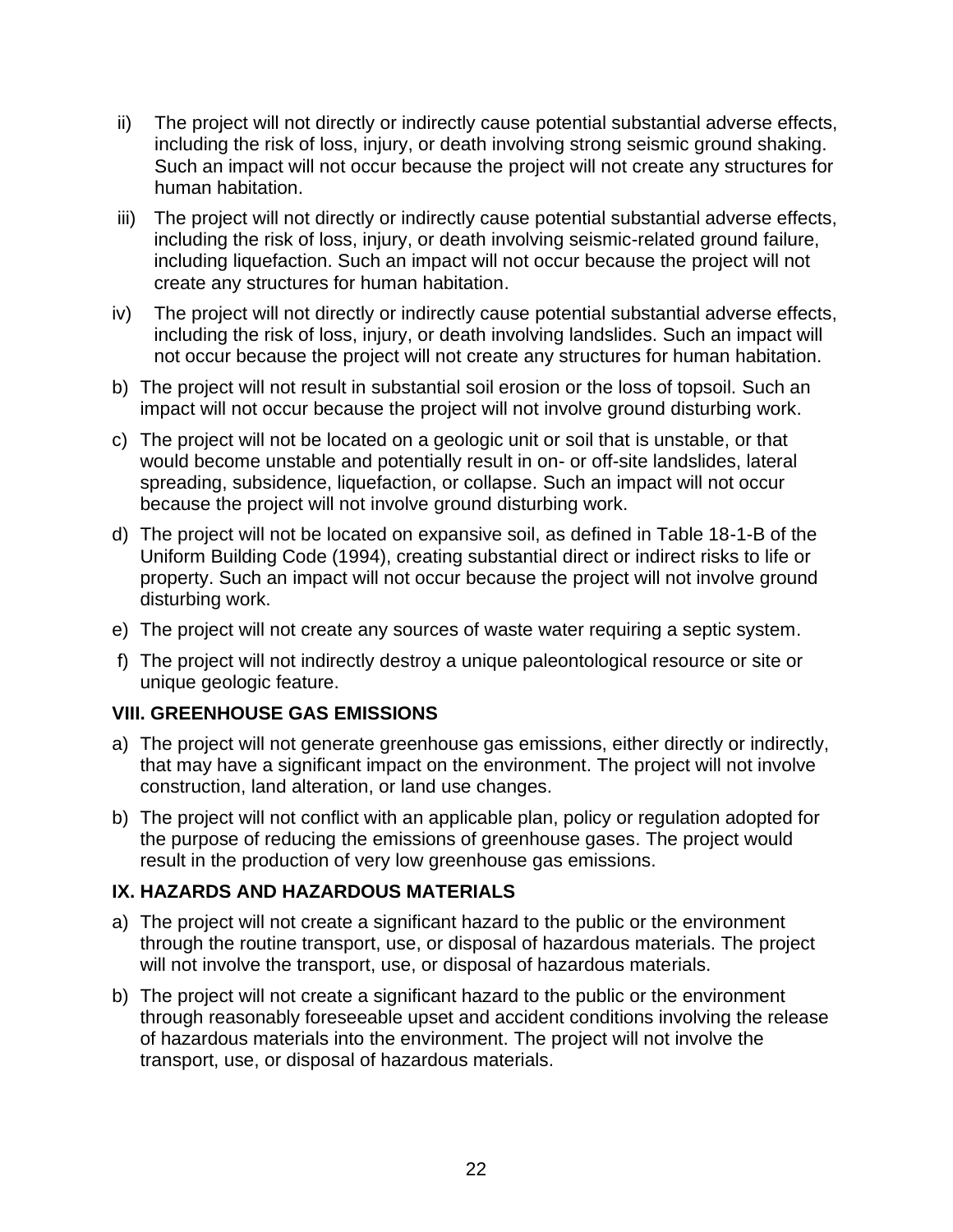- c) The project will not emit hazardous emissions or handle hazardous or acutely hazardous materials, substances, or waste within one-quarter mile of an existing or proposed school. The project will not involve the transport, use, or emission of any hazardous materials.
- d) The project will not be located on any site that is included on a list of hazardous materials sites compiled pursuant to Government Code Section 65962.5.
- e) The project will not be located within an airport land use plan area.
- f) The project will not impair implementation of, or physically interfere with, an adopted emergency response plan or emergency evacuation plan. The project will not involve any construction, land alteration, or land use changes.
- g) The project will not expose people or structures to a significant risk of loss, injury, or death involving wildland fires. The project will not involve any construction, land alteration, or land use changes.

# **X. HYDROLOGY AND WATER QUALITY**

- a) The project will not violate any water quality standards or waste discharge requirements or otherwise substantially degrade surface or groundwater quality. The project will not involve any construction, land alteration, water use, or water discharge.
- b) The project will not substantially decrease groundwater supplies or interfere substantially with groundwater recharge such that the project may impede sustainable groundwater management of the basin. The project will not involve any construction, land alteration, or groundwater use.
- c i) The project will not substantially alter the existing drainage pattern of the site or area including through the alteration of the course of a stream or river or through the addition of impervious surfaces in a manner which would result in substantial erosion or siltation on- or off-site because the project will not involve any construction or land alteration.
- ii) The project will not substantially alter the existing drainage pattern of the site or area including through the alteration of the course of a stream or river or through the addition of impervious surfaces in a manner which would result in flooding on- or offsite because the project will not involve any construction or land alteration.
- iii) The project will not create or contribute runoff water that would exceed the capacity of existing or planned storm-water drainage systems, or provide substantial additional sources of polluted runoff because the project will not involve any construction or land alteration.
- iv) The project will not impede or redirect flood flows because the project will not involve any construction or land alteration.
- d) In flood hazard, tsunami, or seiche zones, the project would not risk release of pollutants due to project inundation because the project would not involve any construction or land alteration.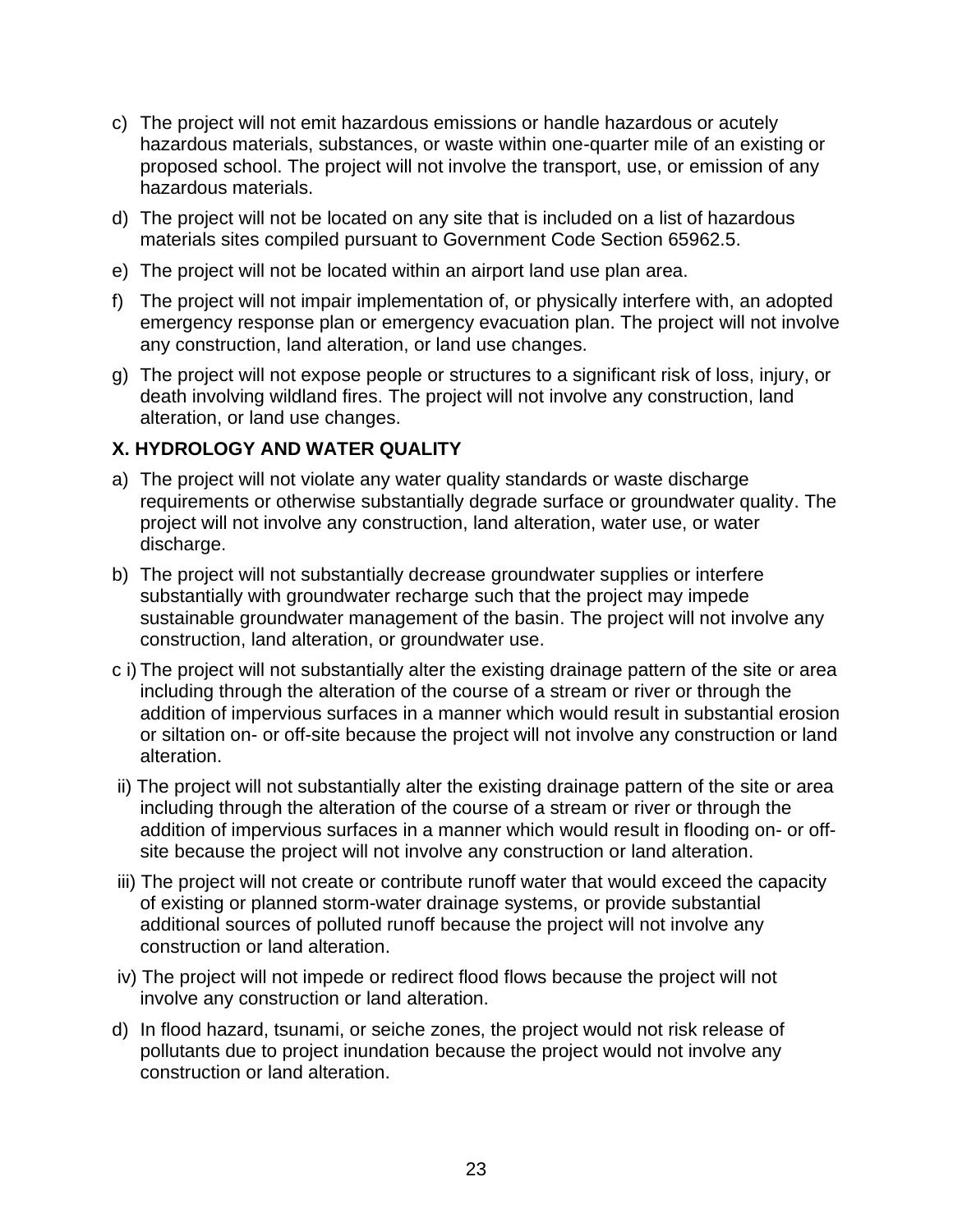e) The project would not conflict with or obstruct implementation of a water quality control plan or sustainable groundwater management plan. The project will not involve any construction, land alteration, or groundwater use.

# **XI. LAND USE AND PLANNING**

- a) The project will not physically divide an established community. The project will not involve any construction, land alteration, or land use changes.
- b) The project will not cause a significant environmental impact due to a conflict with any land use plan, policy, or regulation adopted for the purpose of avoiding or mitigating an environmental effect. The project will not involve any construction, land alteration, or land use changes.

## **XII. MINERAL RESOURCES**

- a) The project will not result in the loss of availability of a known mineral resource that would be of value to the region and the residents of the state. Such an impact will not occur because the project will not involve any construction, land alteration, or land use changes.
- b) The project will not result in the loss of availability of a locally important mineral resource recovery site delineated on a local general plan, specific plan, or other land use plan. Such an impact will not occur because the project will not involve any construction, land alteration, or land use changes.

## **XIII. NOISE**

- a) The project will not result in generation of a substantial temporary or permanent increase in ambient noise levels in the vicinity of the project in excess of standards established in the local general plan or noise ordinance, or applicable standards of other agencies. The project will not involve construction or physical alteration of land, and its implementation will not generate noise levels in excess of agency standards.
- b) The project will not result in generation of excessive ground-borne vibration or ground-borne noise levels. The project will not involve construction or physical alteration of land.
- c) The project will not be located within the vicinity of a private airstrip or an airport use plan or, where such a plan has not been adopted, within two miles of a public airport or public use airport.

# **XIV. POPULATION AND HOUSING**

- a) The project will not induce substantial unplanned population growth in an area, either directly or indirectly. Such an impact will not occur because the project will not construct any new homes, businesses, roads, or other human infrastructure.
- b) The project will not displace any existing people or housing and will not necessitate the construction of replacement housing elsewhere.

# **XV. PUBLIC SERVICES**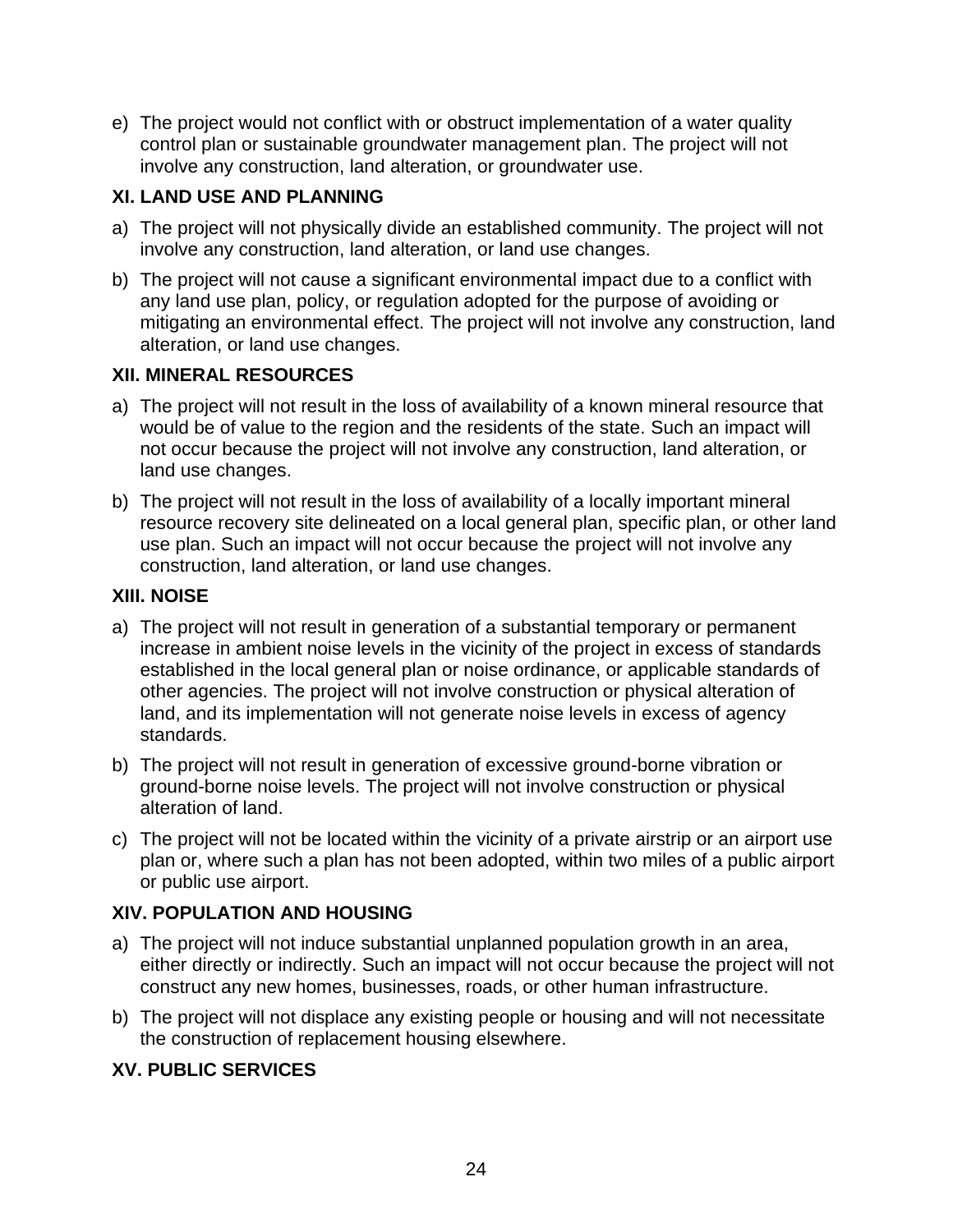a) The project will not have any significant environmental impacts associated with new or physically altered governmental facilities. The project will not involve any construction, land alteration, or land use changes.

## **XVI. RECREATION**

a) The project will not increase the use of existing neighborhood and regional parks or other recreational facilities such that substantial physical deterioration of the facility would occur or would be accelerated.

The project proposes to eliminate harvest of Rainbow Trout on waters within the Fall River Complex. The current regulations allow a two trout daily bag limit from Saturday preceding Memorial Day through September 30. The new regulation will allow year-round angling, with a 0 (zero) trout bag limit, and gear restrictions that only allow for use of artificial lures with barbless hooks. In addition, the project proposes to expand the geographic boundary of the Fall River Complex to include Bear Creek (downstream of Pondosa Way Bridge), Fall River Pond, and Fall River Lake. The purpose of this regulation change is to conserve Rainbow Trout in the Fall River Complex.

To provide an opportunity for fishing in the winter, the project proposes to extend the fishing season in the Fall River Complex to year-round, with only catch and release fishing allowed to protect spawning fish. The project will likely result in additional fishing trips to the Fall River Complex waters during winter. However, the number of fishing trips is expected to be low because: (1) most of the waters are located in sparsely populated areas of the state; (2) many waters are in remote areas, some of which are not easily accessible, if at all, in the winter; and (3) trout anglers are less likely to fish during the winter because cold weather and marginal water temperatures make catching trout difficult. While some anglers will take advantage of the new fishing opportunity, existing facilities such as boat ramps and parking lots utilized by anglers are designed for such use and no substantial deterioration would occur or would be accelerated. Additionally, the project will not require any new facilities or repurposing of existing facilities. Therefore, this regulation change would have a less than significant impact on recreation.

b) The project does not require construction or expansion of recreational facilities.

## **XVII. TRANSPORTATION**

- a) The project will not conflict with a program, plan, ordinance or policy addressing the circulation system, including transit, roadway, bicycle and pedestrian facilities. The project involves no land use or transportation system modifications.
- b) The project will not conflict or be inconsistent with CEQA Guidelines section 15064.3, subdivision (b), which pertains to vehicle miles traveled. The amount and distance of vehicle miles traveled by recreational anglers should not change substantially under the proposed regulations.
- c) The project will not increase hazards due to a geometric design feature or incompatible uses with equipment. There will be no land use or transportation system modifications.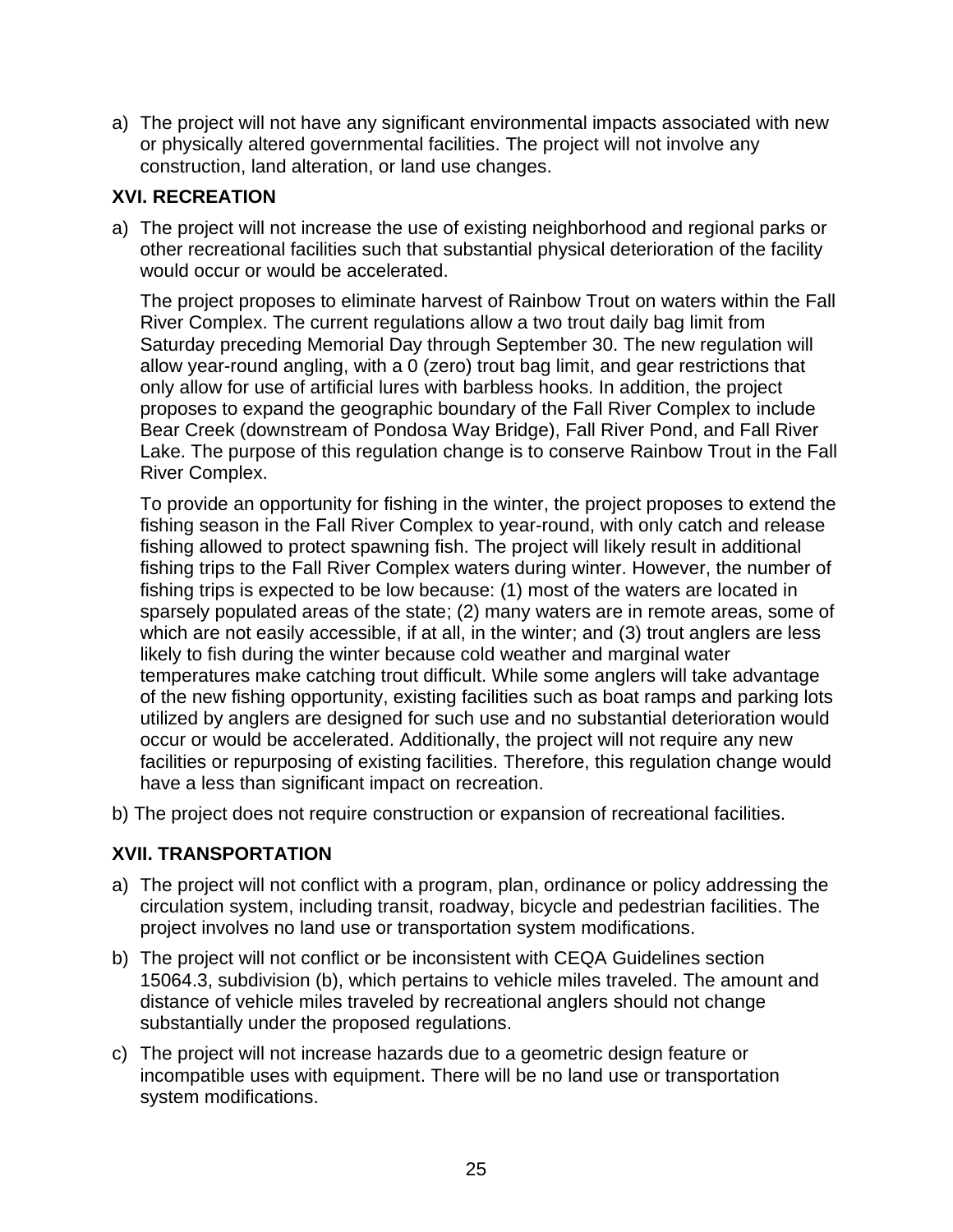d) The project will not result in inadequate emergency access. The project involves no land use or transportation system modifications.

# **XVIII. TRIBAL CULTURAL RESOURCES**

- a) The project would not cause a substantial adverse change in the significance of a tribal cultural resource, defined in Public Resources Code Section 21074 as either a site, feature, place, cultural landscape that is geographically defined in terms of the size and scope of the landscape, sacred place, or object with cultural value to a California Native American tribe. Furthermore,
- a i) The project will not cause a substantial adverse change in the significance of a tribal cultural resource that is listed or eligible for listing in the California Register of Historical Resources, or in a local register of historical resources as defined in Public Resources Code Section 5020.1(k). The project does not involve ground disturbing work and thus has no potential to affect tribal cultural resources.
- a ii)The project will not cause a substantial adverse change in the significance of a tribal cultural resource that is determined by the lead agency, in its discretion and supported by substantial evidence, to be significant pursuant to criteria set forth in subdivision (c) of Public Resources Code Section 5024.1. The project does not involve ground disturbing work and thus has no potential to affect tribal cultural resources.

## **XIX. UTILITIES AND SERVICE SYSTEMS**

- a) The project will not require or result in the relocation or construction of new or expanded water, wastewater treatment or storm water drainage, electric power, natural gas, or telecommunication facilities. The project does not involve construction or land alteration.
- b) The project requires no new water supplies.
- c) The project will not produce wastewater.
- d) The project will not generate solid waste. Thus, the project will be in compliance with state and local standards for solid waste.
- e) The project will not create solid waste. Thus, the project will be in compliance with federal, state, and local management and reduction statutes and regulations related to solid waste.

## **XX. WILDFIRE**

- a) The project will not impair an adopted emergency response plan or emergency evacuation plan.
- b) The project will not exacerbate wildfire risks due to slope, prevailing winds, and other factors.
- c) The project will not require the installation or maintenance of any infrastructure.
- d) The project will not expose people or structures to significant risks, including downslope or downstream flooding or landslides as a result of runoff, post-fire slope instability, or drainage changes.